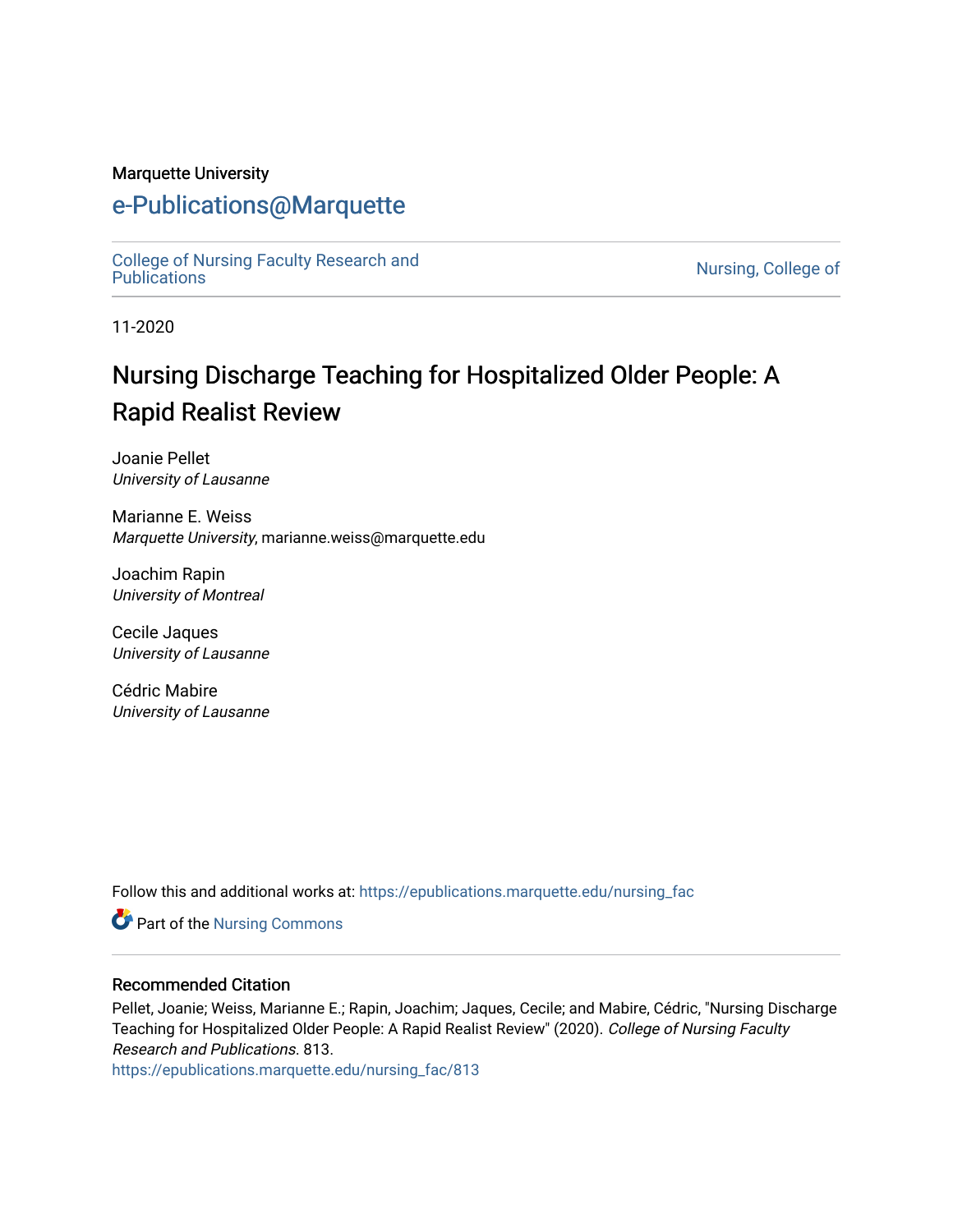**Marquette University**

# **e-Publications@Marquette**

## *Nursing Faculty Research and Publications/College of Nursing*

*This paper is NOT THE PUBLISHED VERSION;* **but the author's final, peer-reviewed manuscript.** The published version may be accessed by following the link in the citation below.

*Journal of Advanced Nursing*, Vol. 76, No. 11 (October 5, 2020): 2885-2896[. DOI.](https://doi.org/10.1111/jan.14511) This article is © Wiley and permission has been granted for this version to appear in [e-Publications@Marquette.](http://epublications.marquette.edu/) Wiley does not grant permission for this article to be further copied/distributed or hosted elsewhere without the express permission from Wiley.

# Nursing Discharge Teaching for Hospitalized Older People: A Rapid Realist Review

#### Joanie Pellet

Institute of Higher Education and Research in Healthcare‐IUFRS, University of Lausanne, Lausanne University Hospital, Lausanne, Switzerland

#### Marianne Weiss

Marquette University College of Nursing, Milwaukee, WI

#### Joachim Rapin

Faculty of Nursing, University of Montreal, Montreal, Quebec, Canada Lausanne University Hospital, Lausanne, Switzerland

#### Cecile Jaques

Medical Library, Lausanne University Hospital and University of Lausanne, Lausanne, Switzerland

#### Cedric Mabire

Institute of Higher Education and Research in Healthcare‐IUFRS, University of Lausanne, Lausanne University Hospital, Lausanne, Switzerland

Lausanne University Hospital, Lausanne, Switzerland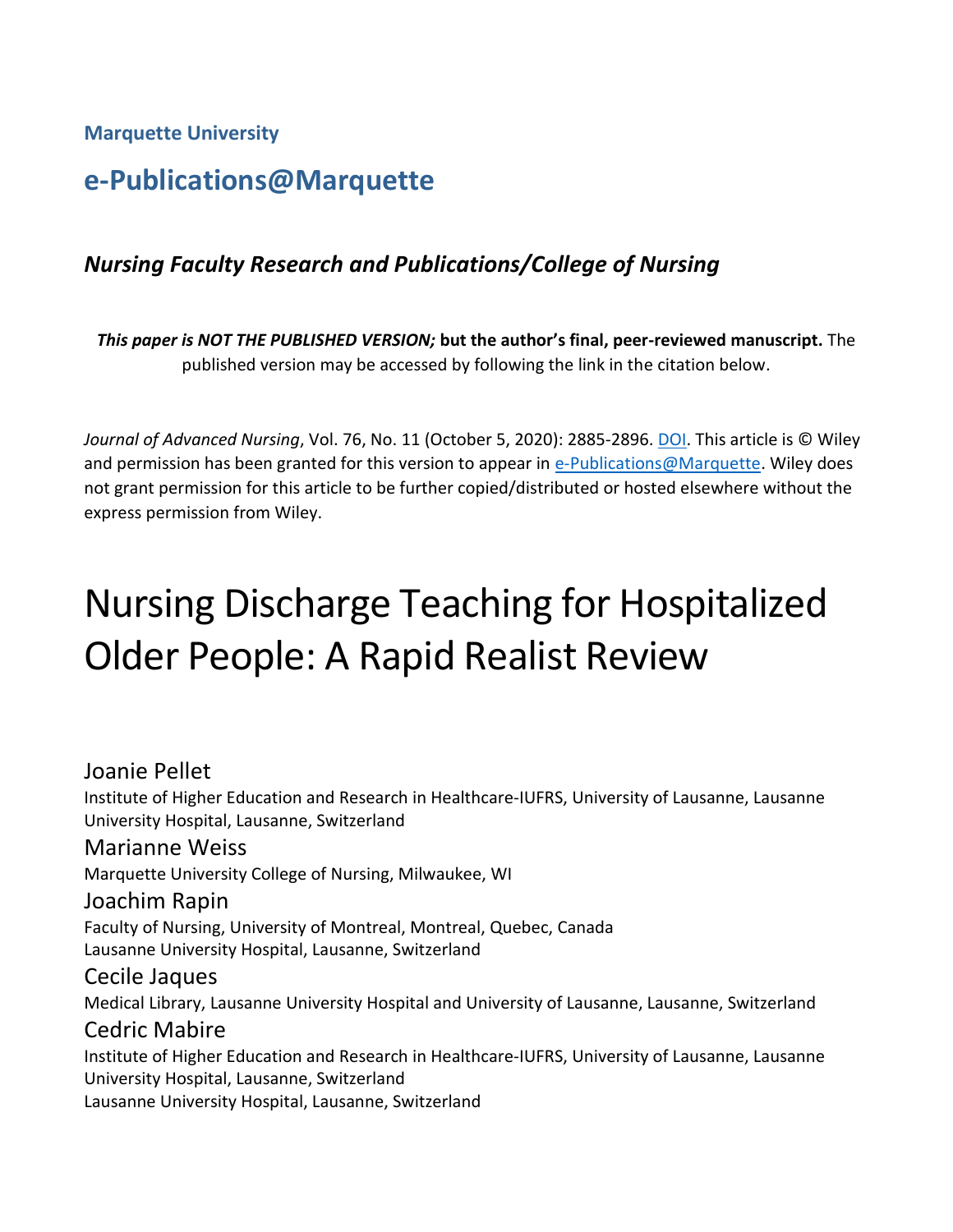## Funding information:

This research received no specific grant from any funding agency in the public, commercial or not‐for‐ profit sectors.

## Abstract

#### Aim

To develop, refine and put forward a programme theory that describes configurations between context, hidden mechanisms and outcomes of nursing discharge teaching.

#### Design

Rapid realist review guided by Pawson's recommendations and using the Realist and Meta‐narrative Evidence Syntheses: Evolving Standards.

#### Data Sources

We performed searches in MEDLINE, Embase, CINAHL Full text, Google Scholarand supplementary searches in Google. We included all study designs and grey literature published between 1998‐2019.

#### Review Methods

We followed Pawson's recommended steps: initial programme theory development; literature search; document selection and appraisal; data extraction; analysis and synthesis process; presentation and dissemination of the revised programme theory.

#### Results

We included nine studies and a book to contribute to the synthesis. We developed 10 context– mechanisms–outcome configurations which cumulatively refined the initial programme theory. These configurations between context, mechanisms and outcome are classified in four categories as follows: relevancy of teaching content; patients' readiness to engage in the teaching–learning process; nurses' teaching skills and healthcare team approach to discharge teaching delivery. We also found that some of the same contexts generated similar outcomes, but through different mechanisms, highlighting interdependencies between context–mechanisms–outcome configurations.

#### **Conclusion**

This rapid realist review resulted in an explanatory synthesis of how discharge teaching works to improve patient‐centred outcomes. The proposed programme theory has direct implications for clinical practice by giving meaning to the 'hidden' mechanisms used by nurses when they prepare patients to be discharged home and can inform curricula for nursing education.

#### Impact

The essential components, process mechanisms, contexts and impacts of the nursing discharge teaching are not consistently or clearly described, explained or evaluated for effectiveness. This review uncovers underlying contexts and mechanisms in the teaching/learning process between patients and nurses. The resulting programme theory can guide nurse clinicians and managers towards improvements in conducting discharge teaching.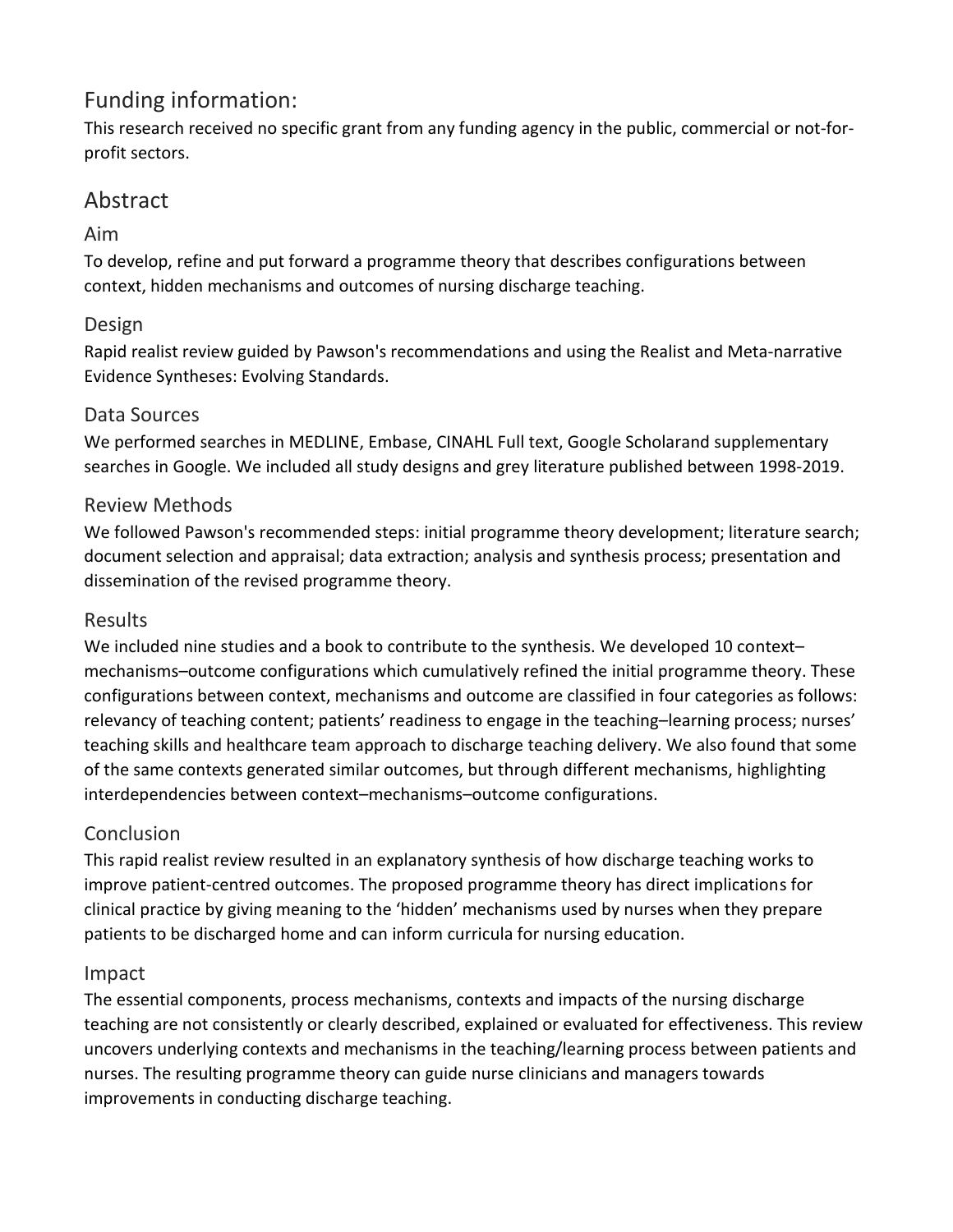## 1 INTRODUCTION

Discharge preparation refers to a multi‐faceted care process that aims to prepare patients and their families so that they can perform medical care and treatment and maintain their functional capacity and well‐being at home after a hospitalization (Weiss et al., **2015**). Discharge preparation consists of three components: discharge planning, discharge coordination and discharge teaching (Weiss et al., **2015**). These processes are primarily the responsibility of nurses, and occur throughout the hospitalization and culminate in final preparations by the discharging nurse. Discharge teaching means educational interventions during the hospital stay that aim to prepare patients and their families to be discharged home. However, the evidence base for practice is currently limited to superficial description of discharge teaching interventions and offers little guidance on how to deliver it. Discharge teaching is a complex intervention and its effectiveness depends on mechanisms related to the specific context where the intervention is delivered. Therefore, for hospitalized patients to benefit from effective discharge teaching, a realist approach is necessary to shed a light on what happens at the relationship level between nurses and patients during the interactive teaching–learning process.

## 2 BACKGROUND

The findings of studies focusing on discharge teaching have furnished evidence that high quality of teaching is associated with better self‐care practices postdischarge, increased patients' perceived readiness for discharge and decreased readmission rate, mortality and cost of care (Coleman, Parry, Chalmers, & Min, **2006**; Jack et al., **2009**; Jackevicius, Li, & Tu, **2008**; Kang, Gillespie, Tobiano, & Chaboyer, **2018**; Koelling, Johnson, Cody, & Aaronson, **2005**). Conversely, insufficient discharge teaching has been associated with adverse events after discharge such as medication errors or increased hospital readmission rates (Corbett, Setter, Daratha, Neumiller, & Wood, **2010**; Forster et al., **2004**; Forster, Murff, Peterson, Gandhi, & Bates, **2003**; Jackevicius et al., **2008**; Newby, Dobesh, & Ashen, **2011**). Despite this available evidence, most patients discharged from hospital lack information on the management of their health conditions at home, highlighting a gap in discharge teaching (Pellet, Camponovo, Gunalingami, & Mabire, **2020**). This issue could be explained by a discrepancy between professionals' beliefs that they address patients' needs through discharge teaching and the content relevance and adequacy of the way teaching is provided from patients' perspectives (Foss & Hofoss, **2011**; Maloney & Weiss, **2008**; Rothberg et al., **2010**). This is particularly important for older patients as their health risk and burden of care increase as their resources and capacity to cope diminish (Shippee, Shah, May, Mair, & Montori, **2012**). This imbalance complicates the nurse's decisions about the content and method of teaching for older patients discharged home.

Currently, research and practice‐based evidence about discharge teaching is primarily focused on disease‐specific content elements with recommendations about delivering teaching presented as practice guidelines (Lefèvre et al., **2014**). A more general understanding of the fundamental context and mechanisms of effective discharge teaching is needed. Lack of clear specification of these fundamental elements of effective discharge teaching makes the transfer of research knowledge into clinical practice difficult. (Gonçalves‐Bradley, Lannin, Clemson, Cameron, & Shepperd, **2016**; Mabire, Dwyer, Garnier, & Pellet, **2016**, **2018**; Shepperd et al., **2013**; Zhu, Liu, Hu, & Wang, **2015**). Furthermore, lack of information on what practically constitutes discharge teaching makes it problematic to educate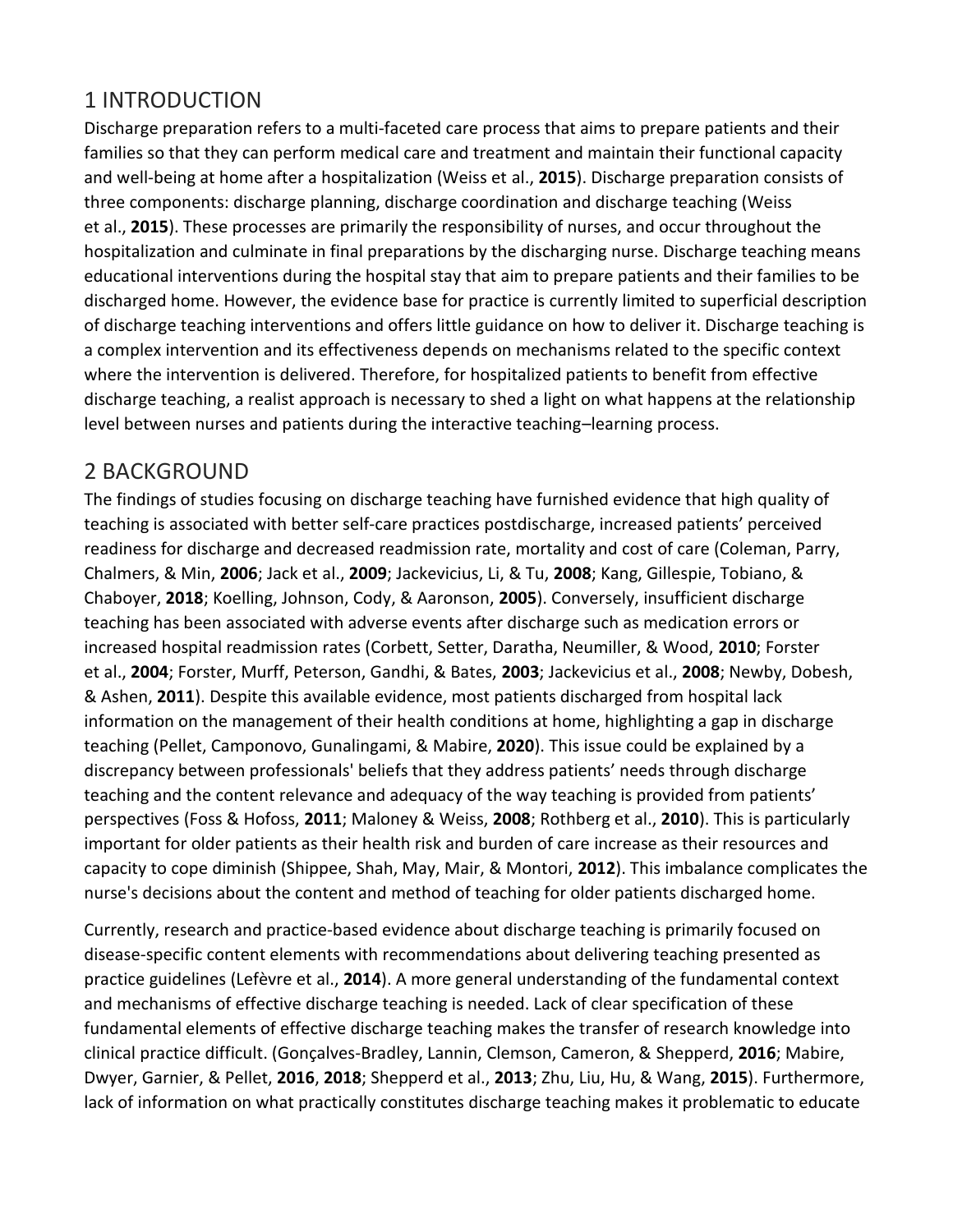and train nurses to deliver this intervention (Bergh, Karlsson, Persson, & Friberg, **2012**; Friberg, Granum, & Bergh, **2012**).

Realist reviews are designed to develop, refine and put forward programme theories that describe configurations between context, hidden mechanisms and outcomes (CMO) of nursing care processes. Realist reviews have a different understanding of causality than the model underpinning clinical trials where A affects B due to the experiment (Pawson, Greenhalgh, Harvey, & Walshe, **2005**). Causality underpinning realism assumes that the outcomes between two events result from underlying or 'hidden' mechanisms connecting these events and the context where they occur (Pawson et al., **2005**). Understanding how nursing interventions such as discharge teaching work is inherently complex. These interventions take place in variable contexts and produce outcomes that depend on context features, multiple interpersonal relationships and individual characteristics of both patients and nurses. We cannot therefore ignore the influence of these different elements when trying to determine the effectiveness of discharge teaching as a nursing intervention. Context was defined in this review as the micro level setting of the patient–nurse relationship where a discharge teaching intervention takes place. Mechanisms were defined as hidden and not directly measurable processes operating during the teaching delivery in the relationship between nurse and patient and that generate patient outcomes. Outcomes were defined as patient‐centred outcomes related to discharge teaching and resulting from the interaction of context and mechanisms. The CMO configurations identify the causal links between context, mechanism and outcome. The articulation of the CMOs form a programme theory, commonly defined as the assumptions that explain how, why and in which conditions the intervention is expected to reach its objectives (Emmel, Greenhalgh, Manzano, Monaghan, & Dalkin, **2018**).

## 3 THE REVIEW

#### 3.1 Aim

The overarching research question guiding this review was 'What are the underlying mechanisms involved in nursing discharge teaching interventions for hospitalized patients discharged home and how does context influence them'? Of particular interest were multimorbid older adults for whom adverse outcomes of poor discharge preparation have been well documented, including medication adherence, readmission or problems after discharge (Forster et al., **2004**; Jack et al., **2009**; Mistiaen, Francke, & Poot, **2007**).

#### 3.2 Design

For this review of discharge teaching, we used the rapid realist review method as proposed by Saul (**2013**). A rapid realist review incorporates a realist approach to knowledge synthesis on emerging issues where there is limited time and resources. This method merges the theory specification goal of a realist review with boundaries similar to a scoping review, focusing on explicating theory‐driven, contextually relevant interventions to achieve specific patient outcomes (Saul, **2013**). This review was guided by Pawson's recommendations and reporting standards follow the Realist and Meta‐narrative Evidence Syntheses: Evolving Standards (RAMESES) (Wong, Greenhalgh, Westhorp, Buckingham, & Pawson, **2013**). The protocol for the review was published in PROSPERO **(**CRD42018110157).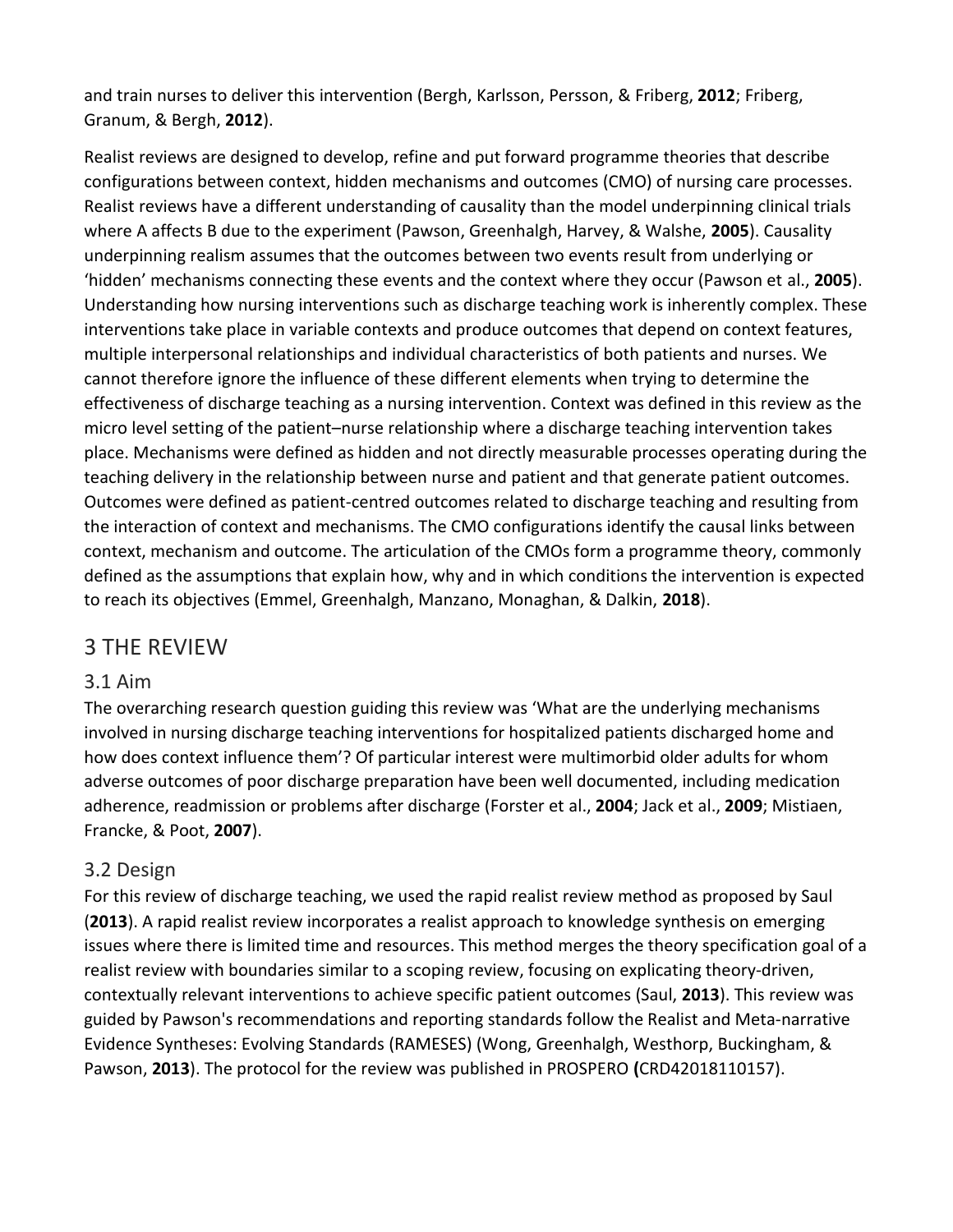#### 3.3 Search methods

#### *3.3.1 PHASE 1: Initial programme theory development*

The initial programme theory was elicited using an iterative programme theory searching. This initial search was conducted in relevant academic databases, Embase.com, CINAHL Full text (EBSCO), ProQuest Dissertations & Theses and Google Scholar to retrieve theories or frameworks that conceptualize discharge teaching or patient teaching to sketch an initial programme theory. Existing theories and models were selected on the basis of their explanatory power for uncovering what mechanisms and in which contexts these mechanism might work to make discharge teaching effective (Shearn, Allmark, Piercy, & Hirst, **2017**).

#### *3.3.2 PHASE 2: Refining the programme theory*

Searches were conducted in MEDLINE (OVID SP), Embase.com, CINAHL Full text (EBSCO) and Google Scholar with supplementary searches in Google (Supplementary material **1**). We targeted studies reporting comprehensive discharge teaching interventions or elements of interventions, given or coordinated by a nurse for older adults and patients discharged home. We included all study designs and grey literature published between 1998 and 2019 in English or in French. Literature search was an iterative process. As we progressed with the literature search, we judged that the searches carried out were not likely to have located the sources needed to shed light on any aspect of context, mechanisms and outcomes. For this reason, new elements of the initial programme theory were included, and other elements were excluded to refine search strategies. Backward citation tracking was also used to find relevant papers.

We also conducted five interviews with experts in older adult care. The aim was to elicit general assumptions on discharge teaching and gather their feedback on the initial programme theory. An interview guide was developed according to the starter set of questions developed by Westhorp and Manzano (**2017**) and Manzano (**2016**). We first asked them questions for example, about how they define discharge teaching, how and when it should be delivered, how it should be adapted to patients' characteristics and what are the targeted outcomes. At the end of the interview, we presented them the outline of the initial programme theory and explained that it was a modelling resulting from the articulation between several models and theory. Then we asked them to look at it and think out loud. Expert 1 was a physician and professor of geriatric medicine. Expert 2 was a clinical nurse specialist in therapeutic patient education. Expert 3 was a former director of a home care service who led a project on management of hospital discharge. Professional 1 was a unit nurse manager, responsible for an intensive rehabilitation programme at home after hospitalization. Professional 2 was a nurse manager in a medicine department, with a particular interest in improving patient teaching in acute care units. This nurse had also carried out a project on structuring information/teaching for patients before discharge.

#### 3.4 Selection and appraisal of documents

One research team member (JPE) screened titles and abstracts for potentially relevant articles. An appraisal and extraction form for full‐text reviews was developed and tested by two research team members (JPE & JRA) on approximately 1% of articles. Full texts were retrieved and screened to determine relevance for the theory building and rigour of the methods used. The first part of the extraction form was used to record the inclusion criteria described above (did the article meet them or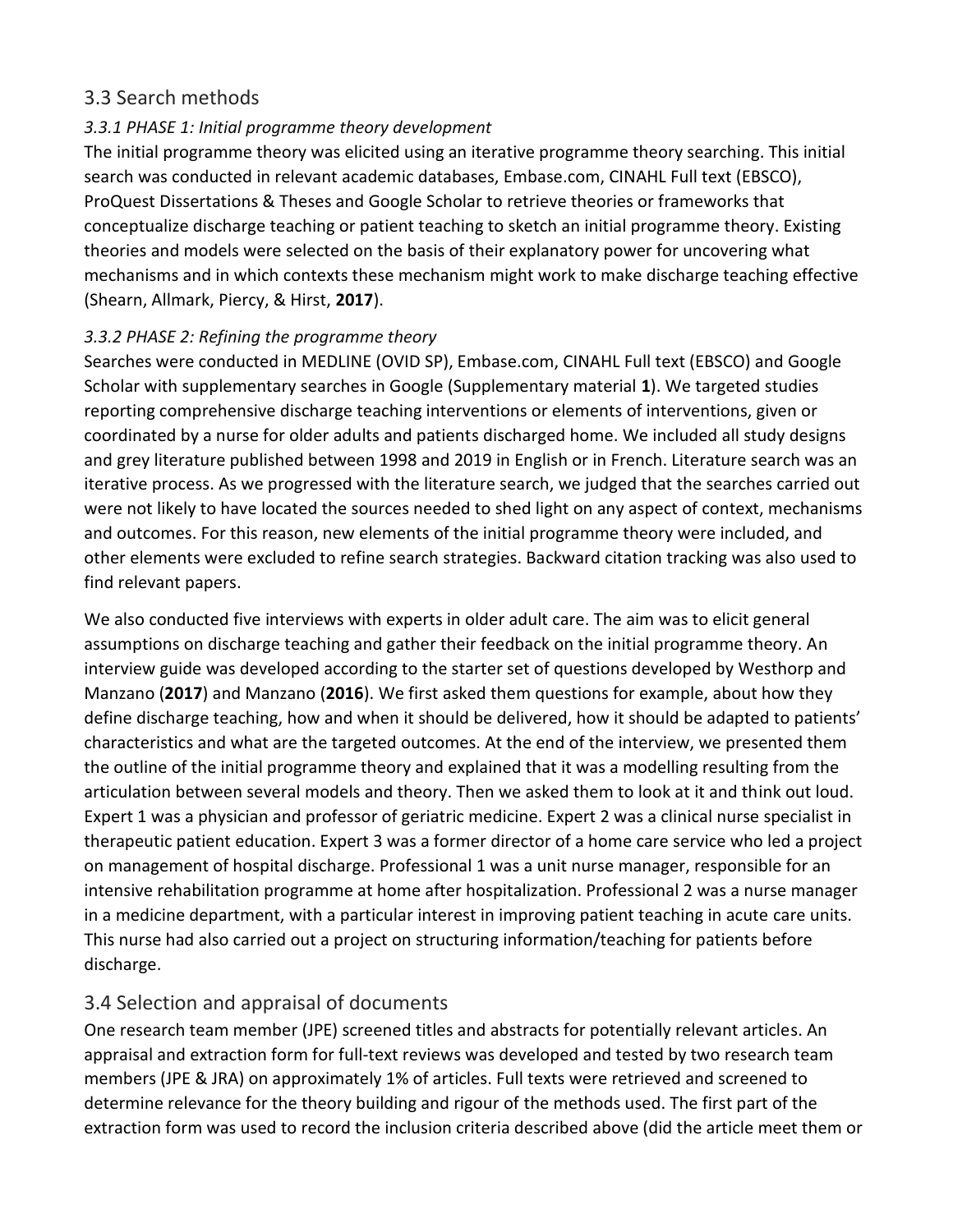not?), relevance assessment (could the article contribute to testing or building the programme theory?) and rigour (the credibility and reliability of the methods used to generate these data). In the second part of the form, we recorded the decision to include or exclude the publication from the review depending on whether it met the inclusion criteria and on the extent to which it sufficiently informed the potential hidden mechanisms (relevance & rigour). Reasons for exclusion were recorded.

#### 3.5 Search outcomes

The search in Phase 1 for programme theories resulted in 108 publications, among which 10 models and six theories of interest for patient teaching have been identified (Supplementary material **2**). Five theories and frameworks were selected to inform the initial programme theory development using criteria proposed by Shearn et al. (**2017**) for developing initial programme theories for complex interventions.

The search for PHASE 2 (Refining the programme theory) resulted in 334 potentially relevant papers, after the removal of duplicates. The first title and abstract screening stage resulted in 71 papers for the full text screening stage. After applying the full-text inclusion criteria (relevance and rigour), 62 papers were excluded as they did not contain sufficient description of the intervention, the context or the potential mechanisms. A total of nine studies and a book were finally included to contribute to the realist synthesis (Figure **1**; Bench, Heelas, White, & Griffiths, **2014**; Decker et al., **2007**; Driscoll, **2000**; Gregor, **2001**; Grimmer et al., **2006**; Hahn‐Goldberg, Jeffs, Troup, Kubba, & Okrainec, **2018**; Hibbard & Tusler, **2007**; Knier, Stichler, Ferber, & Catterall, **2015**; London, **2010**; Weiss et al., **2007**).





#### 3.6 Data abstraction

One research team member (JPE) carried out the data extraction step using the third part of the appraisal and extraction form. Extracted data included study characteristics, intervention type, contextual factors, intervention activities, potential underlying mechanisms and outcomes. CMOs forming the initial programme theory were listed in the form and the data extracted from retrieved documents concerning one or more of these CMOs were reported. These data were classified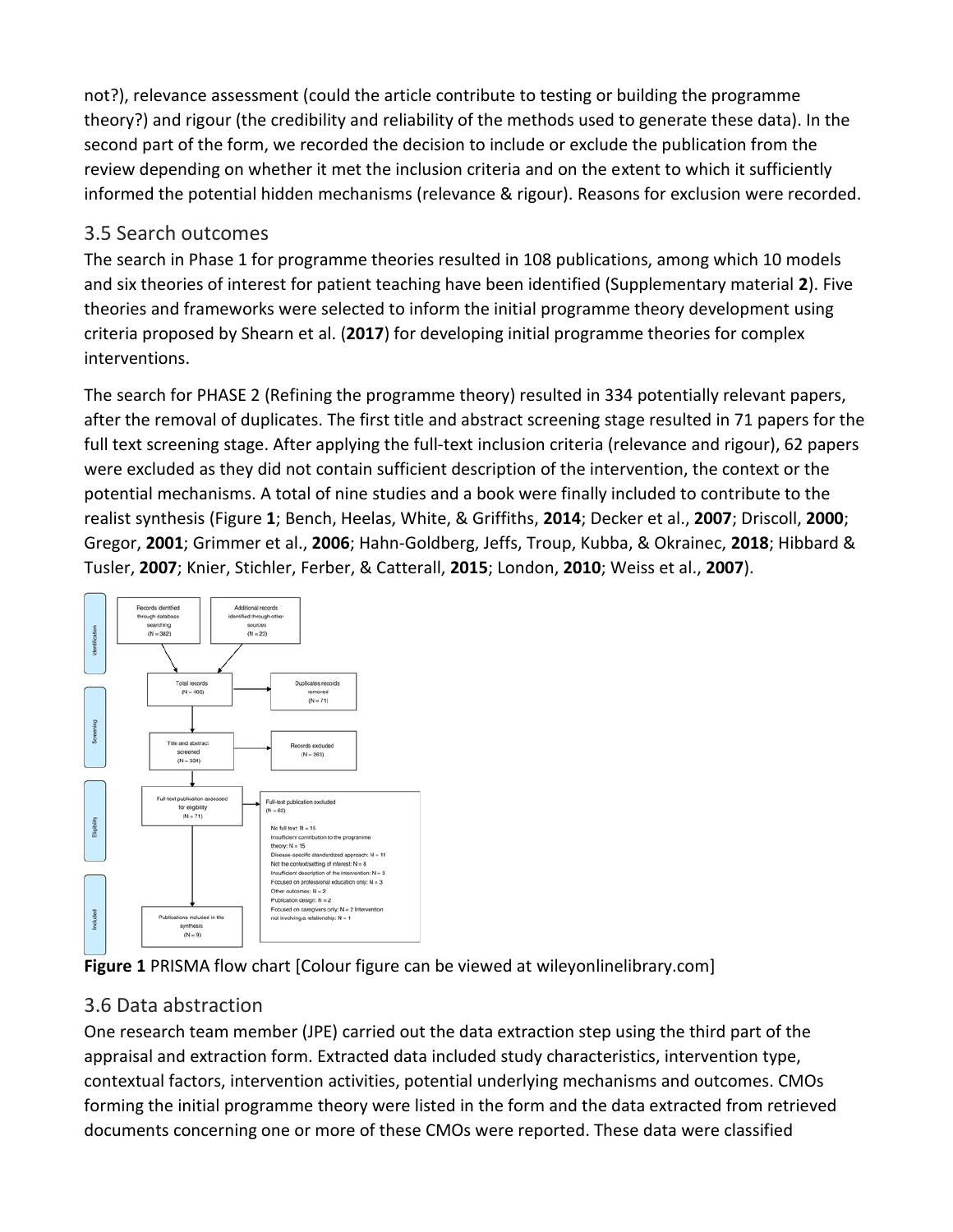according to whether they gave information about the context, the hidden mechanism or the outcomes of the corresponding CMO. A final section of the extraction form was designed to record newly identified elements or indications about context, potential mechanisms and outcomes beyond what matched the initial CMOs. The research team regularly discussed the extraction results to increase transparency, ensure consistency and enable thoughtful feedback.

#### 3.7 Synthesis

Analysis and synthesis were first undertaken by one study team member (JPE) who read selected papers several times. Explanatory elements retrieved from the papers were grouped according to the corresponding thematic parts of the discharge teaching initial programme theory; for instance, all patient characteristics reported as important to assess for discharge teaching were grouped into the category 'Assessment'. New thematic categories were created for elements or potential mechanisms that did not correspond to any predefined category of the programme theory. When information between studies were conflicting, priority was given to studies that described potential mechanisms in‐ depth (Jagosh et al., **2012**). The analysis resulted in the refinement of initial CMOs and the development of new CMOs emerging from retrieved data. Quotes from interviews transcripts were also used to underpin the CMO development. One study team member (CMA) conducted a critical analysis of the refined CMOs. Consensus was found on CMOs that were similar enough to be combined or the ones that could be encompassed in other CMOs. This process resulted in the refinement of final CMOs. Another study team member (MWE) reviewed the final CMOs and pointed out those where the meaning was unclear and those that could be further developed or needed to be formulated more explicitly.

## 4 RESULTS

#### 4.1 PHASE 1: Initial programme theory

The five theories and frameworks selected to inform the development of the initial programme theory take place at the macro (structural concepts underlying the intervention), meso (activities of the intervention) and micro levels (relational issues between individuals). At the macro‐level, the five A's (Assess, Advise, Agree Assist and Arrange) Behavior Change Model offers a structural model for sequencing of discharge teaching intervention elements and was used as a framework for the initial programme theory (Glasgow et al., **2002**). At the meso‐level, the *Interactive Care Model* describes how to provide concrete actions within the five A's that may lead to patient's empowerment and engagement in the self‐management of their health condition (Drenkard, Swartwout, Deyo, & O'Neil, **2015**). The *Theoretical Framework to Guide Patient/Family Teaching* is complementary as it is more micro level focused and has clear applicability on concrete actions that aim at operationalizing phenomena at macro‐ and meso‐level such as patient engagement or self‐management support (Mabire, Dwyer, Garnier, & Pellet, **2018**). The *Knowles' theory of problem‐centred adult learning* is operationalized at the micro level through actions to change the way the discharge teaching is delivered (Knowles, **1984**). The principles of Knowles' theory are also linked to nurses teaching skills in the *Theoretical Framework to Guide Patient/Family Teaching* (Mabire et al., **2018**). Finally, the *Important Elements of Effective Discharge Teaching* suggest evidence‐based practical strategies to enhance the quality of discharge teaching, such as patient‐learning evaluation, motivational interviewing, motivation and self‐efficacy (McBride & Andrews, **2013**). Taken together, efforts at initial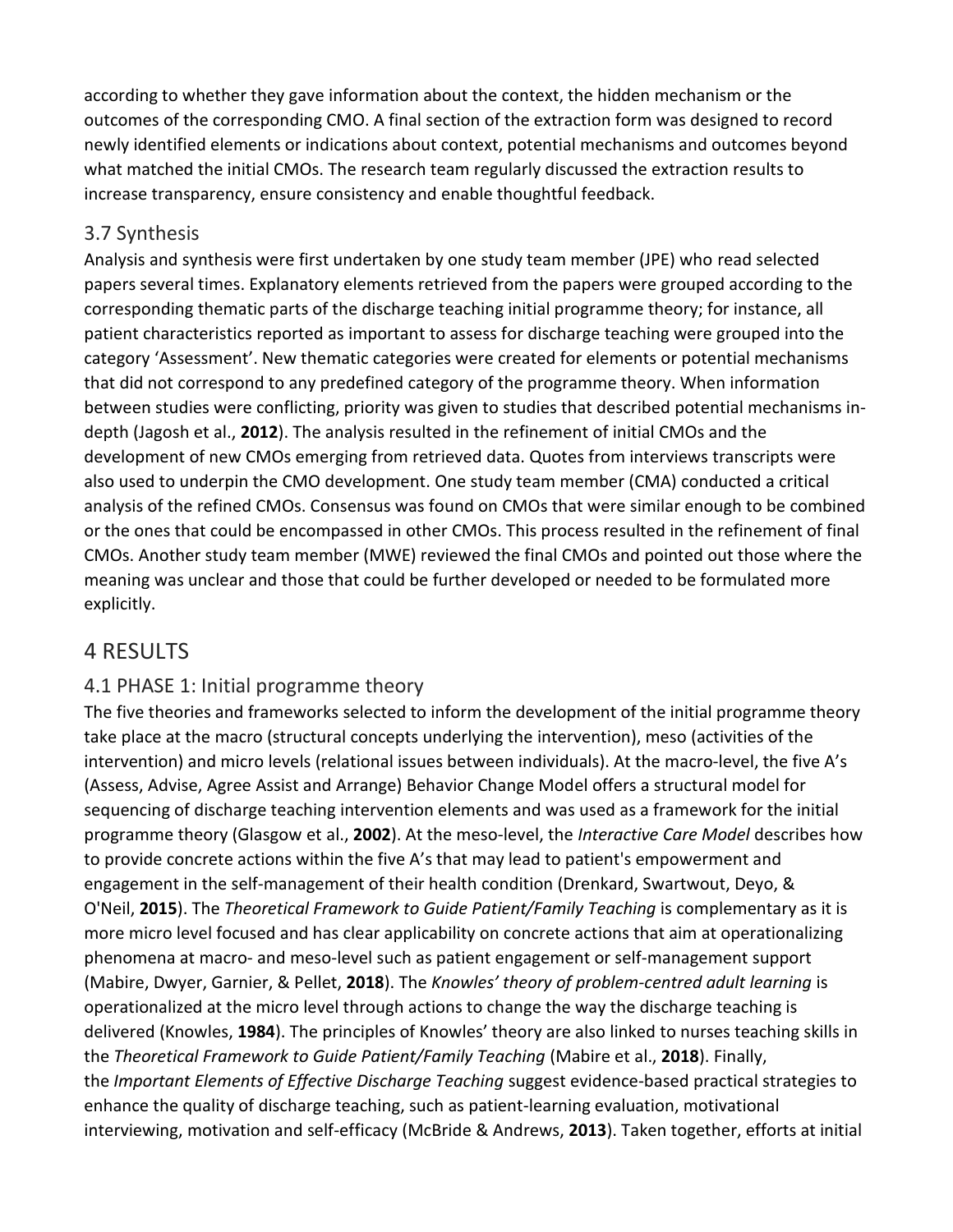theory development generated a working list of 17 preliminary CMO configurations to be tested and refined as we proceeded with our realist synthesis (Supplementary material **3**).

## 4.2 PHASE 2: Refining the programme theory

#### *4.2.1 Document characteristics*

Characteristics of the included studies are described in Table **1**. The analysis resulted in the refinement of the initial 17 CMOs and the development of five new CMOs emerging from retrieved data. This process resulted in 10 final CMOs.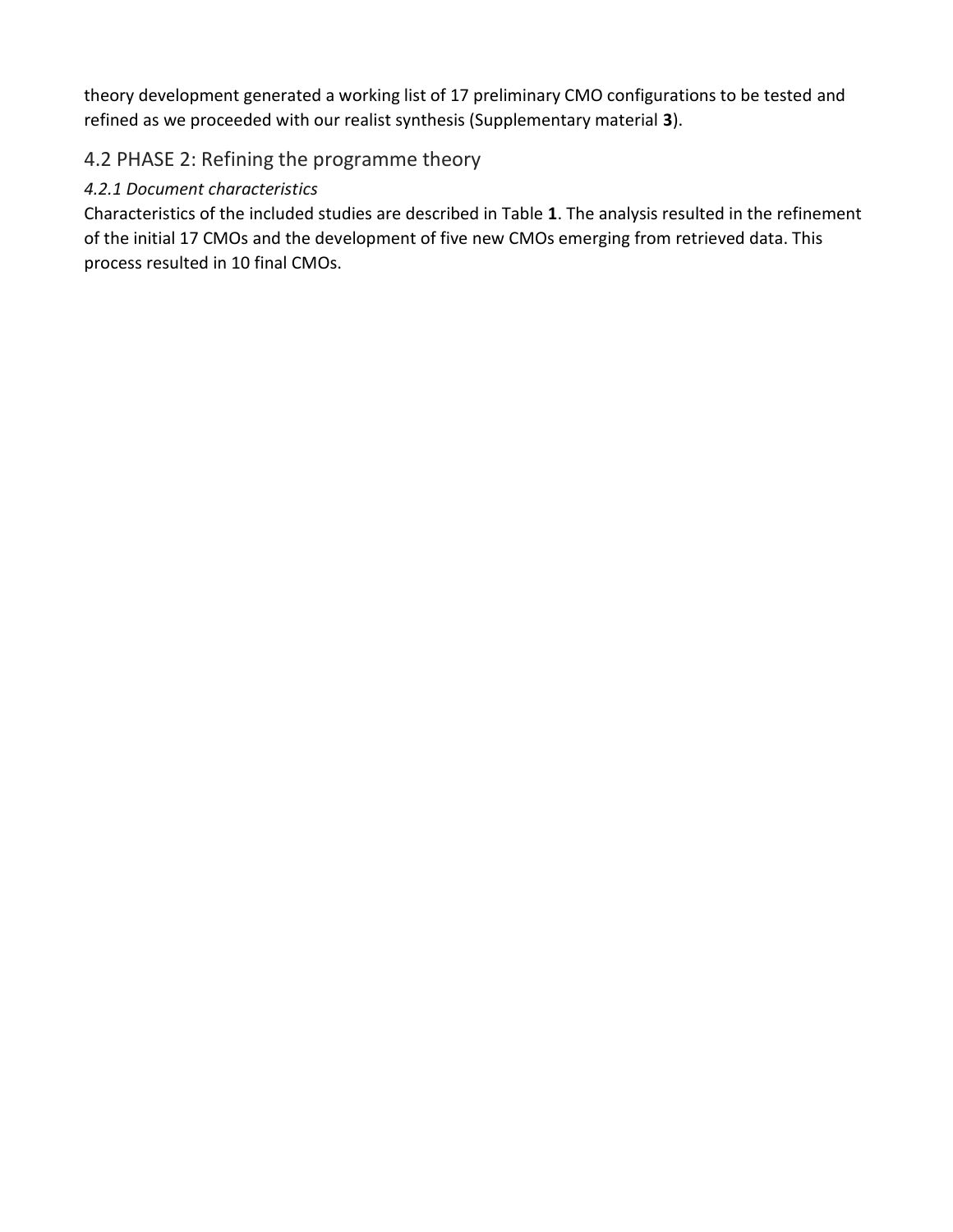| Reference      | Type of study    | <b>Setting/Participants</b>         | <b>Objectives</b>            | <b>Relevant results for the review</b> |
|----------------|------------------|-------------------------------------|------------------------------|----------------------------------------|
| (Author,       |                  |                                     |                              |                                        |
| Date)          |                  |                                     |                              |                                        |
| Bench          | Pilot            | Two critical care units in a single | To test the feasibility and  | Receiving a personalized discharge     |
| et al., 2014   | randomized       | National Health Service (NHS)       | the value of a patient's     | summary helped patients make           |
|                | controlled trial | Foundation Trust in Central London, | personalized discharge       | sense of and accept their illness      |
|                |                  | which comprised a mixed medical,    | summary which was            | experience.                            |
|                |                  | surgical and trauma patient         | designed to improve          |                                        |
|                |                  | population/ Participants with a     | patient understanding of     |                                        |
|                |                  | mean age of 60 years, one-third     | the treatment and better     |                                        |
|                |                  | suffered from a level 3 critical    | recall of information        |                                        |
|                |                  | illness, 76% were discharged home   |                              |                                        |
| Decker         | Qualitative      | Cardiac referral centre in the      | To explore their             | Temporal context emerged as a          |
| et al., 2007   | study (focus     | Kansas City area of the United      | preferences for              | key determinant of the type of         |
|                | groups)          | States of America (USA)/ Cardiac    | involvement in decision-     | information desired and the            |
|                |                  | patients aged 61 years old and      | making                       | change in preferences for              |
|                |                  | more for the men, 44.5 years for    |                              | involvement in decision-making.        |
|                |                  | women                               |                              |                                        |
| Driscoll, 2000 | Two-phase        | General medical and surgical wards  | To explore patients' and     | Receiving verbal and/or printed        |
|                | mixed method     | of a medical centre in Melbourne,   | caregivers' perceptions of   | information on patients' activity      |
|                | study            | Australia/ Patients with a mean age | adequacy and use of          | level and potential complications      |
|                |                  | of 63 years, two or more medical    | information concerning       | after discharge decreased medical      |
|                |                  | conditions, discharged home         | postdischarge care           | problems postdischarge.                |
|                |                  |                                     | received during their        | If caregivers are present when         |
|                |                  |                                     | hospital stay                | information are given, their           |
|                |                  |                                     |                              | anxiety decrease, and patients         |
|                |                  |                                     |                              | have fewer medical problems            |
|                |                  |                                     |                              | postdischarge                          |
| Gregor, 2001   | Discussion       | Mid-size tertiary care teaching     | To report findings from a    | Informal teaching by nurses is         |
|                | paper            | hospital in eastern Canada/12       | study of teaching in nursing | frequent and is a vital component      |
|                |                  | surgical nurses                     | practice                     | of the ongoing patient care            |
|                |                  |                                     |                              | delivery. Six forms of exchange;       |

**Table 1.** Characteristics of included publications in Phase 2 refinement of the programme theory of discharge teaching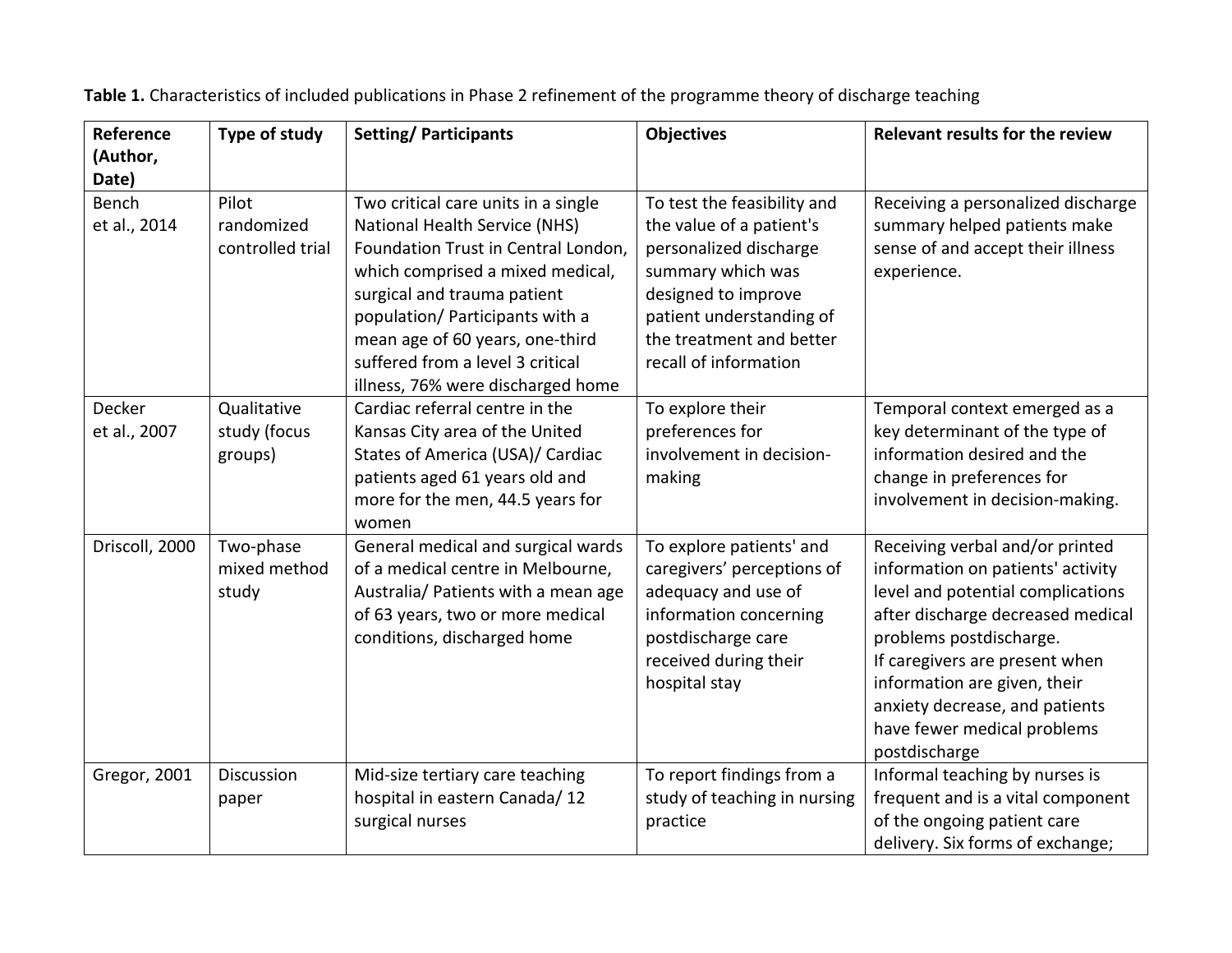|                                   |                                 |                                                                                                                                                                                                                      |                                                                                                                                                                                                                            | asking questions, offering<br>explanations, giving information,<br>providing instructions, setting<br>expectations for work to be done,<br>demonstrating the correct<br>performance of work.                                                                                                                    |
|-----------------------------------|---------------------------------|----------------------------------------------------------------------------------------------------------------------------------------------------------------------------------------------------------------------|----------------------------------------------------------------------------------------------------------------------------------------------------------------------------------------------------------------------------|-----------------------------------------------------------------------------------------------------------------------------------------------------------------------------------------------------------------------------------------------------------------------------------------------------------------|
| Grimmer<br>et al., 2006           | Quasi-<br>experimental<br>study | Three tertiary hospitals in Australia/<br>patients with unplanned first<br>admission for a medical condition,<br>mean age 74 years                                                                                   | To test whether patients<br>exposed to the Discharge<br>Planning Checklist scored<br>the quality of discharge<br>planning processes and<br>outcomes higher than<br>control patients who had<br>'usual' discharge planning. | Better preparation for discharge<br>by patients who used the<br>checklist, particularly in the<br>presence of a caregiver. Patients<br>felt empowered because the<br>checklist helped them to plan<br>ahead to deal with practical issues<br>of returning home, that they may<br>otherwise not have considered. |
| Hahn-<br>Goldberg<br>et al., 2018 | Qualitative<br>study            | Acute medical care wards at three<br>Ontario, Canada hospitals/Patients<br>discharged home and caregivers,<br>mean age 72 years                                                                                      | To explore what<br>determines patients<br>understanding and recall of<br>discharge instructions                                                                                                                            | Involvement of caregivers<br>appeared to be crucial to patient<br>understanding and recall of the<br>instructions, by decoding<br>information, asking for<br>clarification and being a teammate<br>with whom the patient follows<br>instructions                                                                |
| Hibbard &<br><b>Tusler, 2007</b>  | Reanalysis of<br>data           | Data from a telephone survey of<br>randomly selected adults in the<br>USA/<br>Patients with a mean age of<br>58 years, with chronic condition                                                                        | To explore self-<br>management behaviours<br>more or less likely adopted<br>at different stages of<br>patient activation                                                                                                   | For each level of activation there<br>are disease-specific behaviours<br>that tend to be adopted                                                                                                                                                                                                                |
| Knier<br>et al., 2015             | Quantitative<br>survey          | Rehabilitation unit within a non-<br>profit, regional healthcare delivery<br>system in San Diego, California,<br>USA/36 patients participated to the<br>pre-intervention survey (mean age<br>55 years) and 31 to the | To evaluate a change<br>project to a new<br>interprofessional discharge<br>planning and teaching<br>process                                                                                                                | Change towards a discharge<br>process that encouraged patient<br>and family engagement and<br>empowerment improved the<br>patient's perception of the overall<br>quality of the discharge teaching                                                                                                              |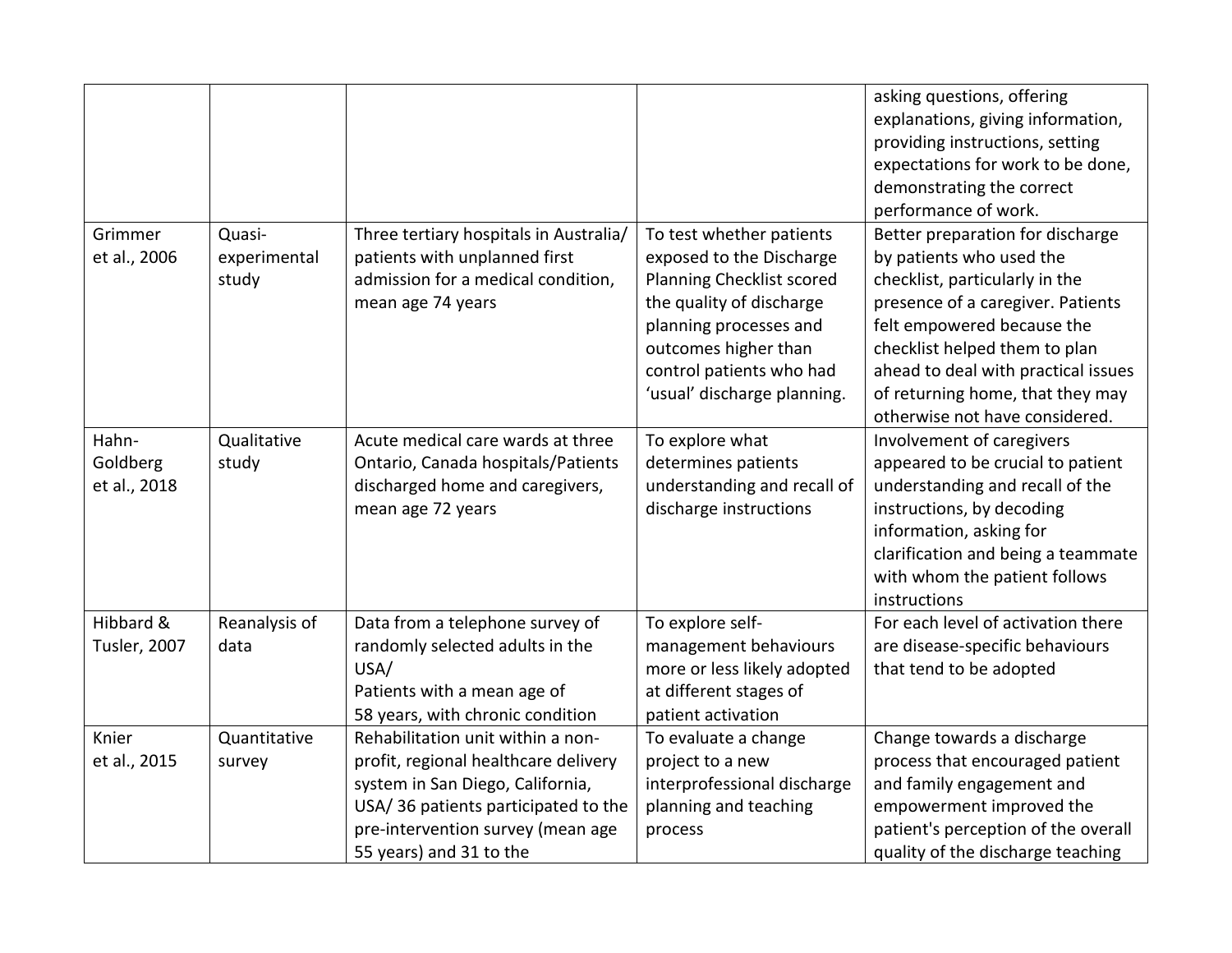|                       |                                                               | postintervention survey (mean age                                                                                                                                                                                                                                                                                                                                                                                                                                                                           |                                                                                              | and the delivery of the discharge                                                                                                                                                                                                                                                                                                                                                                                         |
|-----------------------|---------------------------------------------------------------|-------------------------------------------------------------------------------------------------------------------------------------------------------------------------------------------------------------------------------------------------------------------------------------------------------------------------------------------------------------------------------------------------------------------------------------------------------------------------------------------------------------|----------------------------------------------------------------------------------------------|---------------------------------------------------------------------------------------------------------------------------------------------------------------------------------------------------------------------------------------------------------------------------------------------------------------------------------------------------------------------------------------------------------------------------|
|                       |                                                               | 53 years)                                                                                                                                                                                                                                                                                                                                                                                                                                                                                                   |                                                                                              | teaching                                                                                                                                                                                                                                                                                                                                                                                                                  |
| London, 2016          | <b>Book</b>                                                   | The book « No Time to Teach: The<br><b>Essence of Patient and Family</b><br><b>Education for Health Care</b><br>Providers» provides healthcare<br>professionals with the essentials to<br>fit patient and family teaching into<br>the limited time available for<br>teaching. Content addressed how<br>to assess, deliver and document<br>patient teaching, use teaching<br>opportunities and various teaching<br>materials, address learning<br>barrriers and ensure a team-based<br>approach to teaching. |                                                                                              |                                                                                                                                                                                                                                                                                                                                                                                                                           |
| Weiss et<br>al., 2007 | Correlational,<br>prospective<br>and<br>longitudinal<br>study | Medical, surgical and cardiac units<br>in an urban tertiary-level medical<br>centre in the midwestern USA/<br>Adult medical-surgical patients,<br>mean age 53 years                                                                                                                                                                                                                                                                                                                                         | To identify what could<br>promote patients'<br>perceived readiness for<br>hospital discharge | The content and delivery of<br>discharge teaching were positively<br>associated with the discharge<br>readiness<br>Less rather than more content was<br>positively associated with the<br>perception of being ready to be<br>discharged home<br>-Tailored content of<br>discharge teaching, which<br>is highly dependent on<br>nurses teaching delivery<br>skills, makes the patient<br>feel prepared to go back<br>home. |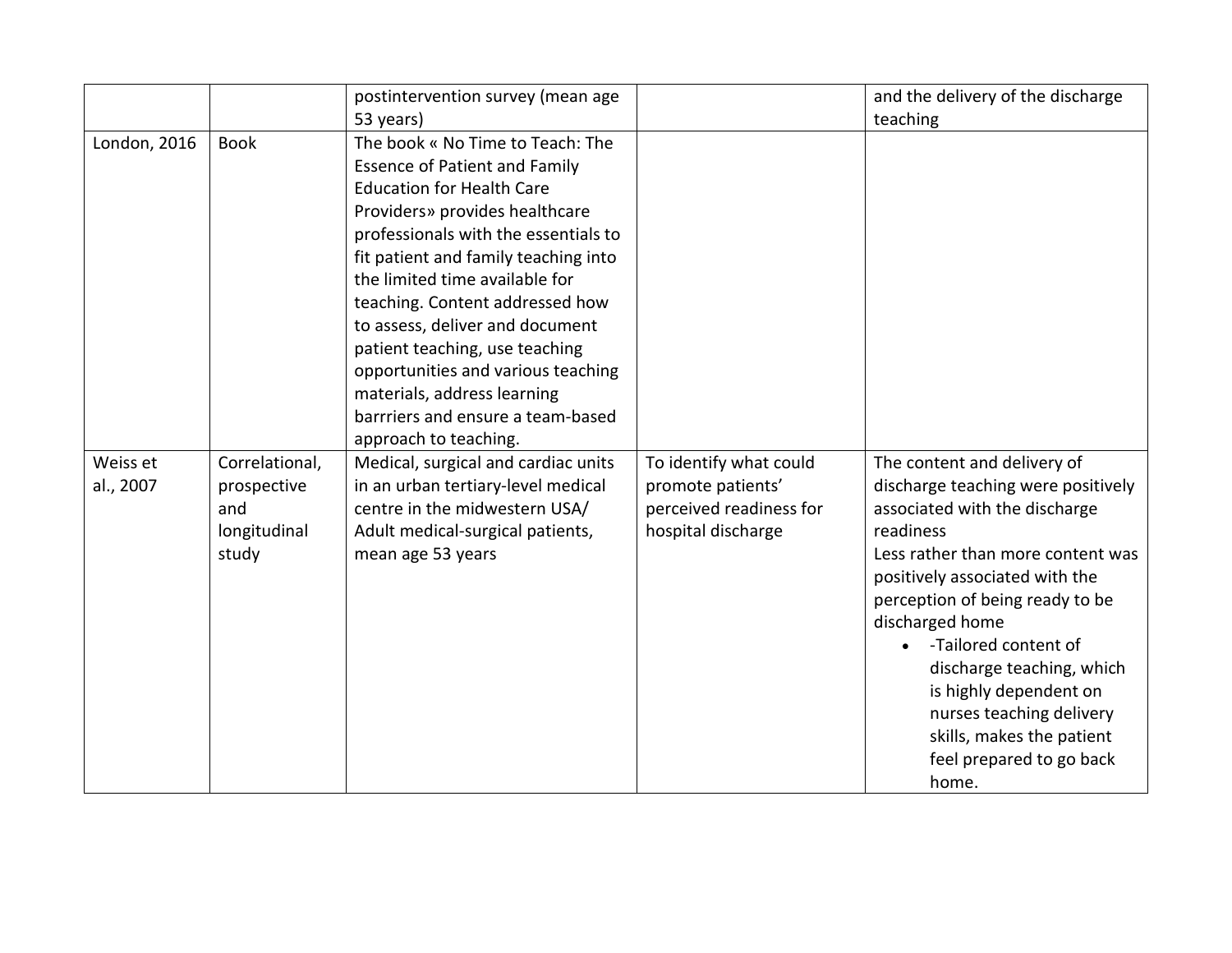#### *4.2.2 CMO configurations*

Supplementary material **4** presents the final 10 CMOs generated using the evidence from the literature review and panel's reflections. These 10 CMOs are grouped into four domains: (a) relevancy of teaching content; (b) nurses teaching skills; (c) patients' readiness to engage in the teaching–learning process; and (d) healthcare team approach to discharge teaching delivery. These domains appeared to be decisive elements for discharge teaching (Figure **2**).



**Figure 2** Discharge teaching programme theory

## 5 DISCUSSION

This rapid realist review led to the development of a programme theory that unpacks pattern configurations between context, hidden mechanism and outcomes triggered between nurses and patients during discharge teaching. The explanatory framework for discharge teaching resulting from this realist review is unique. The results give plausible explanations of main features influencing the way discharge teaching is delivered that result in positive outcomes. It was no surprise that our findings resonate with previous literature. However, the added value of the realist approach here was to deepen the understanding of these already known teaching approaches and resulting outcomes, by explaining how elements of context interact with mechanisms to produce the outcomes.

In our synthesis of the programme theory, we identified ten CMO configurations grouped within four domains. However, the influences of contexts and mechanisms were not exclusive to a single domain. Findings confirm, for example, that the importance of patients' individual characteristics and information needs assessment. While McBride and Andrews (**2013**) emphasized, in their framework for effective discharge education, the importance of prior assessment of patients' knowledge, our results show that this is more likely to not only help to tailor the teaching, but also make the content more relevant to patients. When teaching content makes sense for patients, it becomes easier for them to remember and use it at home, which could result in fewer postdischarge difficulties. Nurses' teaching skills appear to be a condition of the context to ensure discharge teaching quality (Mabire et al., **2018**). By being trained to use different techniques and approaches to teaching, they can trigger mechanisms that will make patients to better be able to retain the information they receive and therefore make them feel more ready to return home with confidence in their ability to manage their health.

Our expert panel also pointed out some contextual specificities; in the Swiss healthcare system it is quite common that older people do not go straight home after hospitalization but have some time to recover either in a rehabilitation centre or in a nursing home. Therefore, patients' concern about discharge destination is very important during the hospital stay and while we know from the literature that the patient must be in sufficiently good health condition to engage in the teaching–learning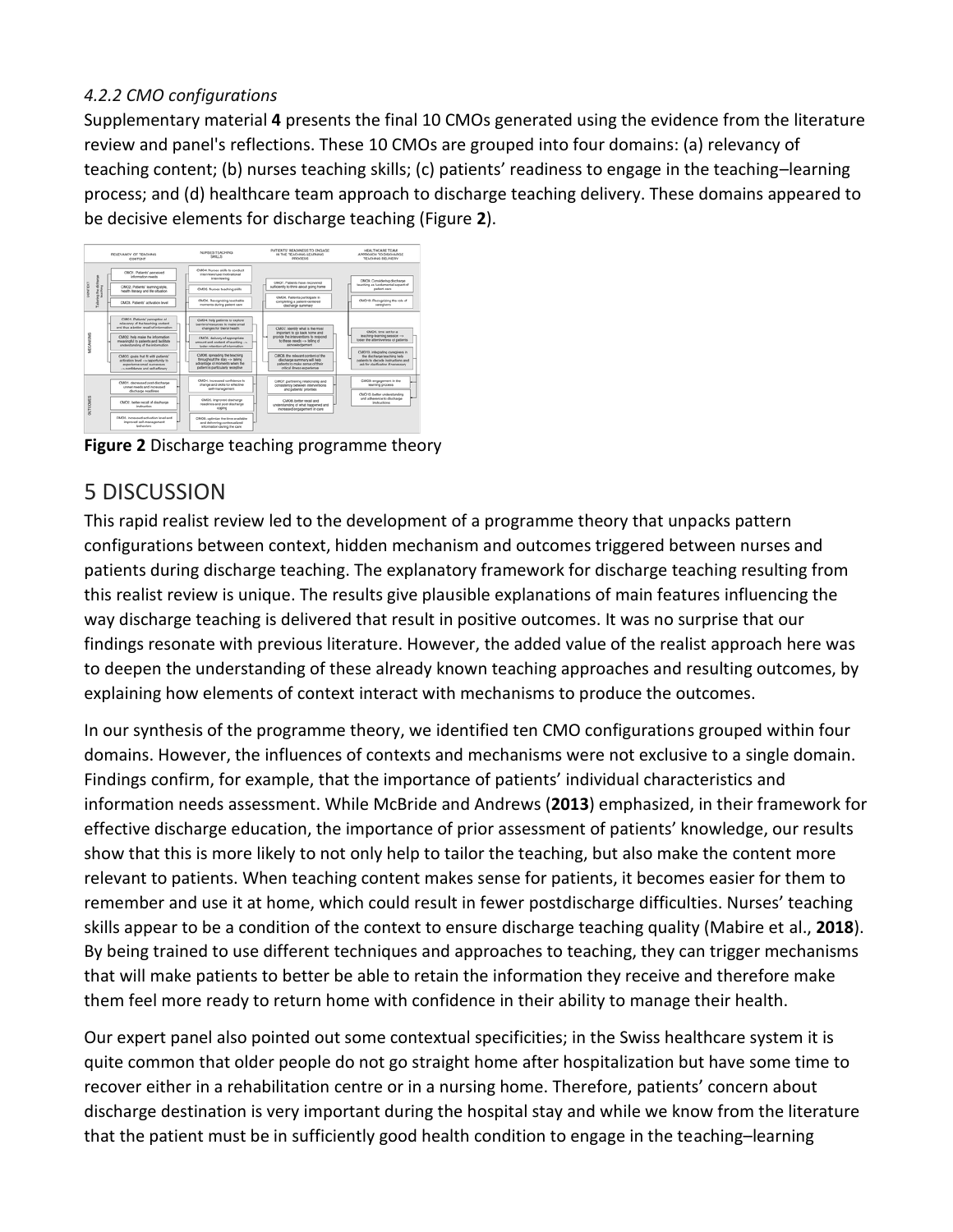process, being reassured first of all about their discharge destination is also necessary. Only once they are reassured are they able to project themselves into the postdischarge period and discuss with their nurses how to address what their needs will be for the discharge transition.

Our findings also converge with a previous systematic review demonstrating the effectiveness of patient‐centred discharge tools on patients' comprehension but not on adherence to discharge instructions (Okrainec et al., **2017**). Our programme theory suggests how other interactions between elements of the context (other than discharge tools) and patient‐level mechanisms could explain how and why adherence might be triggered (see CMO 10). In addition to comprehension and postdischarge coping outcomes, the programme theory also explains that a patient‐centred discharge summary could help patients make sense of their illness experience. Finally, our panelists also highlighted that the core elements of the discharge teaching process are not sufficiently specified nor consistently considered as fundamental components of patient care. For example, it is often difficult in practice to include relatives, even if the literature shows that it is necessary. CMOs 9 and 10 related to the healthcare team approach to teaching delivery have the potential to explain to nurses not only that a specific time for teaching should be scheduled with the patient and family, but why it is desirable, what mechanisms can be triggered at individual patient level, which make it possible to produce the expected outcomes of teaching.

On examination of the outcomes of discharge teaching identified in the development of the CMOs, it became evident that more than one context/mechanism could contribute to the same outcomes. Four key outcomes emerged from multiple contexts/mechanisms: Readiness for discharge and postdischarge coping (CMOs 1 & 5), recall and understanding of discharge instructions (CMOs 2,8,10), patient activation and engagement (CMOs 3,4,8,9) and addressing patient priorities and individual needs (CMOs 6,7). Convergence of the outcomes from different contexts and mechanisms points to the dynamic and complex nature of discharge teaching encounters and the multiple teaching approaches that can be taken to achieve desired patient outcomes.

#### 5.1 Strengths and limitations of the study

While some evidence-based approaches to patient teaching do exist, insufficient description of discharge teaching interventions tested in available studies encouraged us to look inside the black box of discharge teaching. In doing so, we uncovered previously hidden mechanisms that empower nurses to address context‐specific patient needs for discharge teaching to achieve positive outcomes for the transition from hospital to home‐based care. Using a realist approach was particularly relevant for developing an explanatory perspective rather than a simple description of discharge teaching as a nursing intervention. This is a major contribution to this field as the available literature is limited to recommendations about delivering teaching but without any specification about its content and process.

The perspectives of a panel of professionals and content experts gave insights about the current practice realities, which increased the relevance of the new programme theory. The resulting programme theory also has the advantage of providing a general perspective on teaching mechanisms that is not related to specific diseases but takes into account the complexity of needs that may be present with multiple chronic diseases. However, as our results are context dependent, the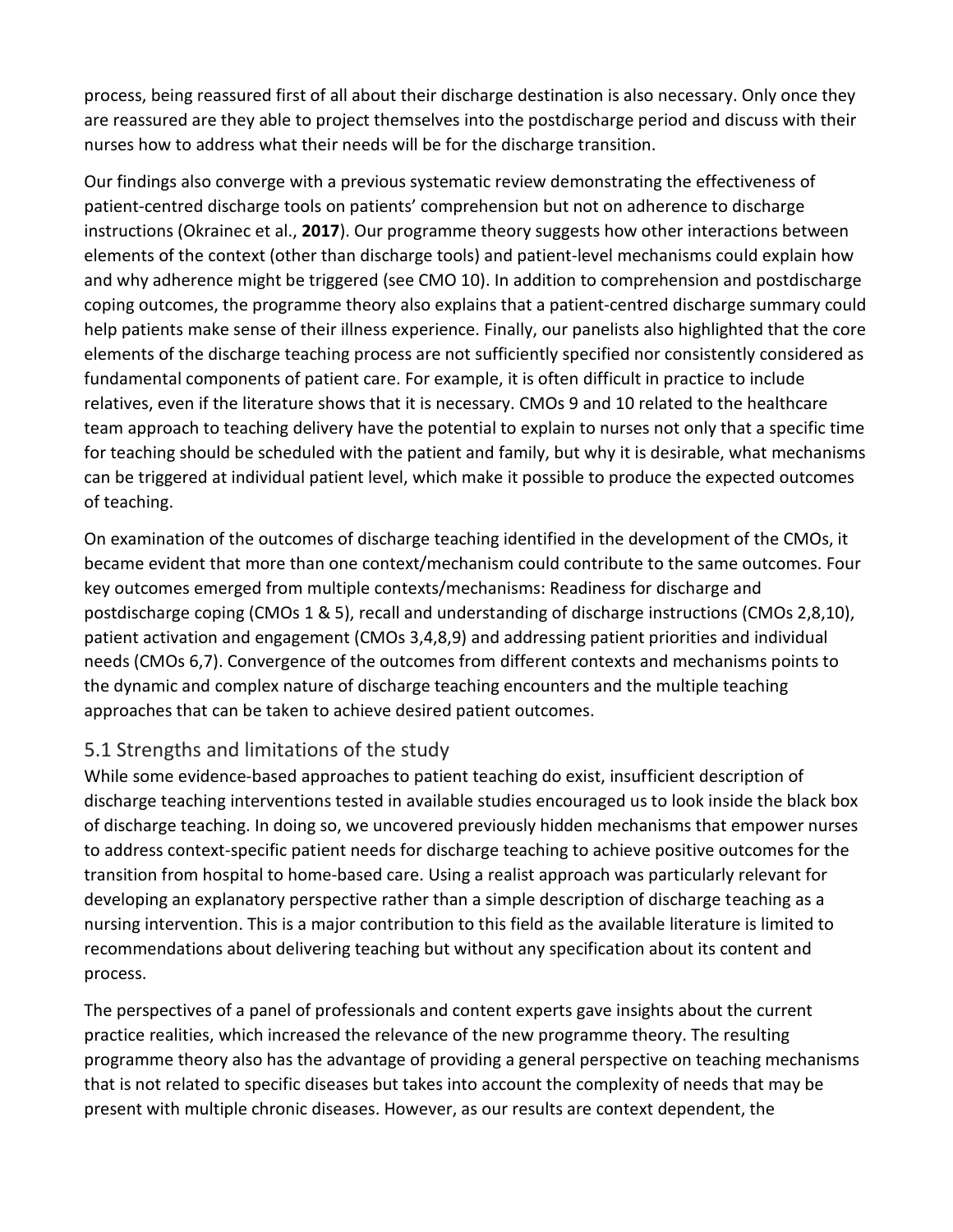generalizability of findings may be limited, unless similar mechanisms apply to other patient populations and healthcare settings.

Rapid realist reviews allow the generation of knowledge synthesis in a shorter time period, which has the inherent limitation of a scoping rather than comprehensive exploration of the literature and testing of the programme theory with a limited number of expert panelists. Resulting CMOs should therefore be considered as hypothesis developed from this limited available evidence. The results also suggest certain overlaps or redundancies between the same contexts, which generate similar outcomes but through different mechanisms. A more in‐depth, realist process with extended literature inclusion would allow these redundancies to be explored and CMOs to be arranged in a less linear way. We also limited our focus to the relational aspects of teaching–learning encounters between nurses and patients, but other contextual factors such as organizational or policy questions should be taken into account in future research. Finally, we had initially planned to develop a programme theory on discharge teaching specifically for older and multimorbid people. We selected publications for their explanatory power in aligning contexts with mechanisms and outcomes. The contexts were focused on the context of the nurse–patient relationship within which discharge teaching took place. Unique characteristics or challenges with teaching of older and multimorbid adults did not emerge in the search for relevant publications using various age terms in the search. It is possible that specific challenges such as vision, hearing, memory, cognitive deficits, co-morbidities that might affect attention to learning or complex medical treatment regimens need to be searched specifically in relation to teaching to uncover specific mechanisms that supplement the CMOs identified for the broader ageing population. The absence of this literature is a limitation to the review.

## 6 CONCLUSION

This rapid realist review put forward an explanatory framework on what makes it possible, in the relationship between nurses and patients, to offer discharge teaching that has positive results for older patients. The explanatory perspective in the form of a programme theory uncovers what makes the alignment of context with discharge teaching mechanisms work for positive patient outcomes. The CMOs identified in this framework, while derived from studies of older adults, appear to be relevant for the broader population of patients being discharged from the hospital. In addition to proposing a programme theory, the results of this review offer direct insights for nurses in terms of clinical practice. The CMOs highlight, for example, what nurses should consider in tailoring teaching and how to provide an enabling environment for patients to better understand, remember and act on discharge instructions and feel confident about returning home and about their abilities to self‐manage their health and functional abilities. Although patient education theories already inform nurses about these important factors, research on patient informational deficiencies and poor postdischarge outcomes points to the need for improvement in discharge teaching processes (Holland, Mistiaen, & Bowles, **2011**; Maloney & Weiss, **2008**; Pellet et al., **2020**). The programme theory produced through this review has the potential to enhance the clinical practice of discharge teaching. Providing these nurses with explanations of what happens for patients when they teach in a certain way, at a certain time and taking into account the elements highlighted in the results, has the potential to make the intervention more meaningful to those who deliver it. Such knowledge can also guide nurse managers towards operational improvements that will create healthcare environments more supportive of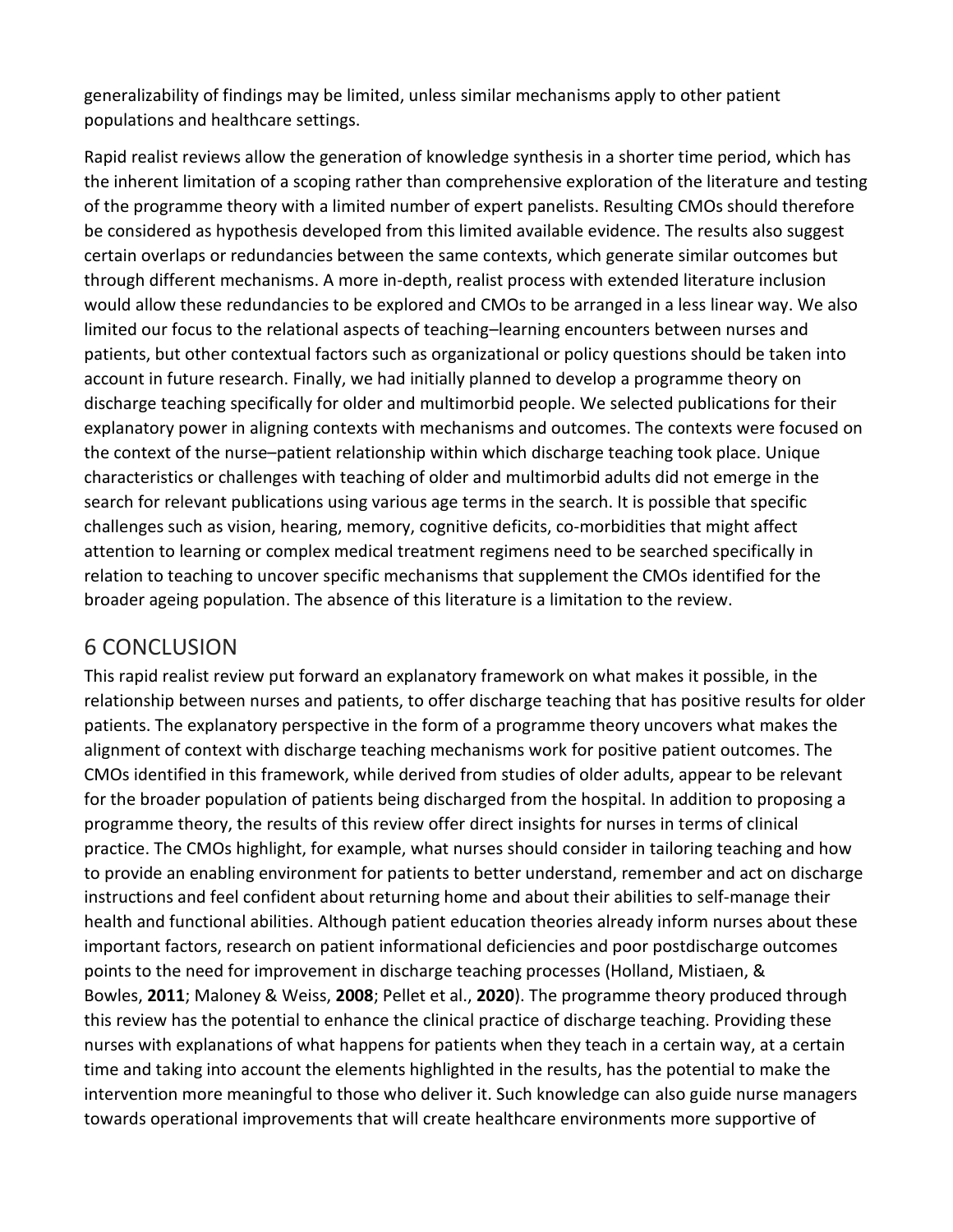patient teaching, act as recommendations to teaching establishments on improvements to nursing education via better discharge teaching mechanisms/processes and inform other researchers who are developing measures of effectiveness of discharge teaching. As we focused our review at the relationship level between nurses and patients, our recommendations for future literature reviews are to expand to other contextual factors such as organizational or policy questions to generate a broader understanding of the discharge teaching intervention. By generating an explanatory theory of discharge teaching, this review could also guide the development of new discharge teaching interventions that take into account the identified mechanisms.

## ACKNOWLEDGEMENTS

We sincerely thank Jolanda Elmers from the Medical Library of the Lausanne University Hospital and University of Lausanne for her help in the development of the literature search strategies.

## Conflict of Interest

The authors declare that they have no competing interests.

#### Authors' Contributions

Joanie PELLET and Cedric MABIRE designed the study, developed the protocol and drafted the manuscript. Cecile JAQUES has developed search strategies. Marianne WEISS, Joachim RAPIN and Cedric MABIRE critically reviewed the manuscript for important intellectual and methodological content. All authors have agreed on the final version.

## Ethics approval and consent to participate

The Inquiry Assessment Board of the Lausanne University Hospital (CHUV) has agreed that the interviews used for this study should be conducted with experts and professionals from this hospital. The panelists signed a consent form before being interviewed.

#### Supporting Information

| Filename                                          | <b>Description</b>     |
|---------------------------------------------------|------------------------|
| jan14511-sup-0001-SupInfo.docxWord document, 5 MB | Supplementary Material |

Please note: The publisher is not responsible for the content or functionality of any supporting information supplied by the authors. Any queries (other than missing content) should be directed to the corresponding author for the article.

#### REFERENCES

- Bench, S. D., Heelas, K., White, C., & Griffiths, P. (2014). Providing critical care patients with a personalised discharge summary: A questionnaire survey and retrospective analysis exploring feasibility and effectiveness. *Intensive & Critical Care Nursing*, **30**(2), 69– 76. <https://doi.org/10.1016/j.iccn.2013.08.007>
- Bergh, A.‐L., Karlsson, J., Persson, E., & Friberg, F. (2012). Registered nurses' perceptions of conditions for patient education – focusing on organisational, environmental and professional cooperation aspects. *Journal of Nursing Management*, **20**(6), 758– 770. [https://doi.org/10.1111/j.1365‐](https://doi.org/10.1111/j.1365-2834.2012.01460.x) [2834.2012.01460.x](https://doi.org/10.1111/j.1365-2834.2012.01460.x)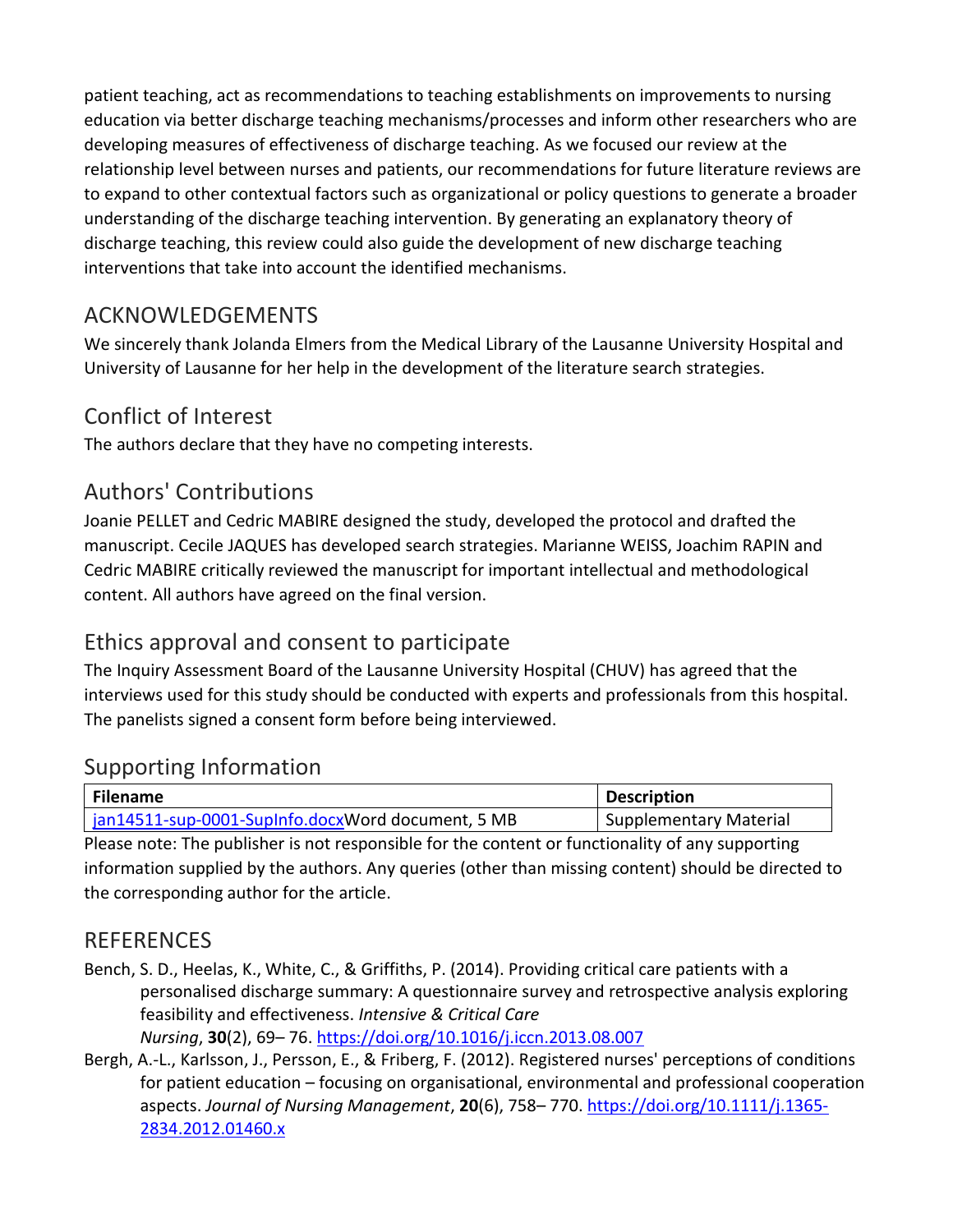- Coleman, E. A., Parry, C., Chalmers, S., & Min, S. J. (2006). The care transitions intervention: Results of a randomized controlled trial. *Archives of Internal Medicine*, **166**(17), 1822– 1828. <https://doi.org/10.1001/archinte.166.17.1822>
- Corbett, C. F., Setter, S. M., Daratha, K. B., Neumiller, J. J., & Wood, L. D. (2010). Nurse identified hospital to home medication discrepancies: Implications for improving transitional care. *Geriatric Nursing (New York,*

*N.Y.)*, **31**(3), 188– 196. <https://doi.org/10.1016/j.gerinurse.2010.03.006>

- Decker, C., Garavalia, L., Chen, C., Buchanan, D. M., Nugent, K., Shipman, A., & Spertus, J. A. (2007). Acute myocardial infarction patients' information needs over the course of treatment and recovery. *Journal of Cardiovascular Nursing*, **22**(6), 459– 465. <https://doi.org/10.1097/01.JCN.0000297391.11324.0f>
- Drenkard, K., Swartwout, E., Deyo, P., & O'Neil, M. B. Jr (2015). Interactive care model: a framework for more fully engaging people in their healthcare. *Journal of Nursing Administration*, **45**(10), 503– 510. <https://doi.org/10.1097/nna.0000000000000242>
- Driscoll, A. (2000). Managing post‐discharge care at home: An analysis of patients' and their carers' perceptions of information received during their stay in hospital. *Journal of Advanced Nursing*, **31**(5), 1165– 1173. [jan1372\[pii\]](https://onlinelibrary.wiley.com/doi/10.1111/jan1372%5Bpii%5D)
- Emmel, N., Greenhalgh, J., Manzano, A., Monaghan, M., & Dalkin, S. (2018). *Doing Realist Research*. SAGE Publications.
- Forster, A. J., Clark, H. D., Menard, A., Dupuis, N., Chernish, R., Chandok, N., … van Walraven, C. (2004). Adverse events among medical patients after discharge from hospital. *Canadian Medical Association Journal*, **170**(3), 345– 349.
- Forster, A. J., Murff, H. J., Peterson, J. F., Gandhi, T. K., & Bates, D. W. (2003). The incidence and severity of adverse events affecting patients after discharge from the hospital. *Annals of Internal Medicine*, **138**(3), 161– 167. [https://doi.org/10.7326/0003‐4819‐138‐3‐200302040‐](https://doi.org/10.7326/0003-4819-138-3-200302040-00007) [00007](https://doi.org/10.7326/0003-4819-138-3-200302040-00007)
- Foss, C., & Hofoss, D. (2011). Elderly persons' experiences of participation in hospital discharge process. *Patient Education and*

*Counseling*, **85**(1), 68– 73. <https://doi.org/10.1016/j.pec.2010.08.025>

Friberg, F., Granum, V., & Bergh, A. L. (2012). Nurses' patient‐education work: Conditional factors ‐ an integrative review. *Journal of Nursing* 

*Management*, **20**(2), 170– 186. [https://doi.org/10.1111/j.1365‐2834.2011.01367.x](https://doi.org/10.1111/j.1365-2834.2011.01367.x)

- Glasgow, R. E., Funnell, M. M., Bonomi, A. E., Davis, C., Beckham, V., & Wagner, E. H. (2002). Self‐ management aspects of the improving chronic illness care breakthrough series: Implementation with diabetes and heart failure teams. *Annals of Behavioral Medicine*, **24**(2), 80– 87. [https://doi.org/10.1207/S15324796ABM2402\\_04](https://doi.org/10.1207/S15324796ABM2402_04)
- Gonçalves‐Bradley, D. C., Lannin, N. A., Clemson, L. M., Cameron, I. D., & Shepperd, S. (2016). Discharge planning from hospital. *Cochrane Database of Systematic Reviews*. [https://doi.org/10.1002/14651858.CD000313.pub5.](https://doi.org/10.1002/14651858.CD000313.pub5)
- Gregor, F. M. (2001). Nurses' informal teaching practices: Their nature and impact on the production of patient care. *International Journal of Nursing Studies*, **38**(4), 461– 470. [https://doi.org/10.1016/S0020‐7489\(00\)00081‐X](https://doi.org/10.1016/S0020-7489(00)00081-X)
- Grimmer, K., Dryden, L., Puntumetakui, R., Young, A., Guerin, M., Deenadayalan, Y., & Moss, J. (2006). Incorporating patient concerns into discharge plans: Evaluation of a patient‐generated checklist. *Internet Journal of Allied Health Sciences & Practice*, **4**(2).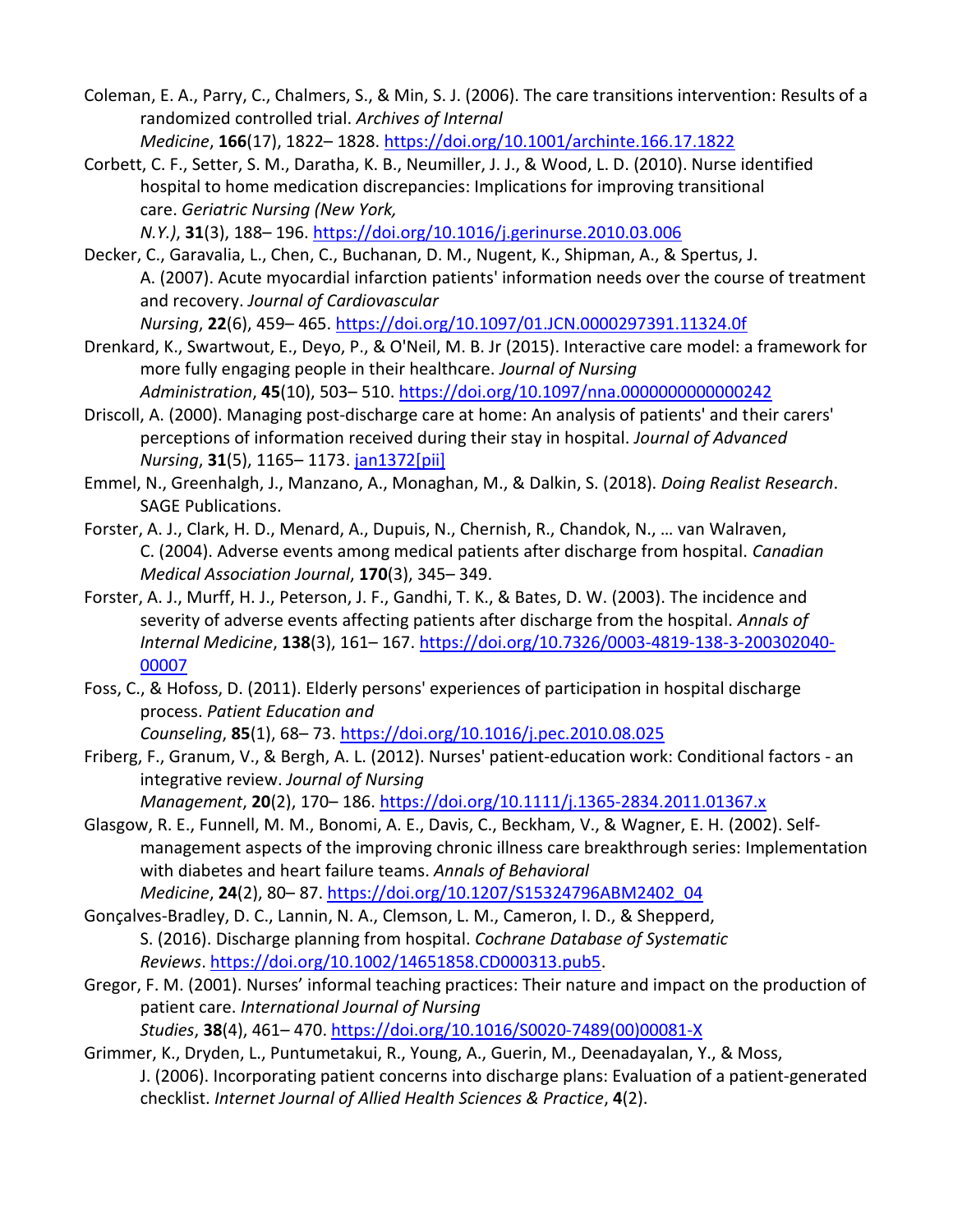- Hahn‐Goldberg, S., Jeffs, L., Troup, A., Kubba, R., & Okrainec, K. (2018). "We are doing it together"; The integral role of caregivers in a patients' transition home from the medicine unit. *PLoS One*, **13**(5), e0197831. <https://doi.org/10.12927/hcq.2016.24610>
- Hibbard, J. H., & Tusler, M. (2007). Assessing activation stage and employing a "next steps" approach to supporting patient self‐management. *Journal of Ambulatory Care Management*, **30**(1), 2– 8. [https://doi.org/10.1097/00004479‐200701000‐00002](https://doi.org/10.1097/00004479-200701000-00002)
- Holland, D. E., Mistiaen, P., & Bowles, K. H. (2011). Problems and unmet needs of patients discharged "home to self‐care". *Professional Case*

*Management*, **16**(5), 240– 250. <https://doi.org/10.1097/NCM.0b013e31822361d8>

- Jack, B. W., Chetty, V. K., Anthony, D., Greenwald, J. L., Sanchez, G. M., Johnson, A. E., … Culpepper, L. (2009). A reengineered hospital discharge program to decrease rehospitalization: A randomized trial. *Annals of Internal Medicine*, **150**(3), 178– 187. [https://doi.org/10.7326/0003‐](https://doi.org/10.7326/0003-4819-150-3-200902030-00007) 4[819‐150‐3‐200902030‐00007](https://doi.org/10.7326/0003-4819-150-3-200902030-00007)
- Jackevicius, C. A., Li, P., & Tu, J. V. (2008). Prevalence, predictors, and outcomes of primary nonadherence after acute myocardial infarction. *Circulation*, **117**(8), 1028– 1036. <https://doi.org/10.1161/circulationaha.107.706820>
- Jagosh, J., Macaulay, A. C., Pluye, P., Salsberg, J., Bush, P. L., Henderson, J., … Greenhalgh, T. (2012). Uncovering the benefits of participatory research: Implications of a realist review for health research and practice. *Milbank*

*Quarterly*, **90**(2), 311– 346. [https://doi.org/10.1111/j.1468‐0009.2012.00665.x](https://doi.org/10.1111/j.1468-0009.2012.00665.x)

Kang, E., Gillespie, B. M., Tobiano, G., & Chaboyer, W. (2018). Discharge education delivered to general surgical patients in their management of recovery post discharge: A systematic mixed studies review. *International Journal of Nursing* 

*Studies*, **87**, 1– 13. <https://doi.org/10.1016/j.ijnurstu.2018.07.004>

- Knier, S., Stichler, J. F., Ferber, L., & Catterall, K. (2015). Patients' Perceptions of the Quality of Discharge Teaching and Readiness for Discharge. *Rehabilitation Nursing*, **40**(1), 30– 39. <https://doi.org/10.1002/rnj.164>
- Knowles, M. S. (1984). *Andragogy in action*. San Francisco: Jossey‐Bass.
- Koelling, T. M., Johnson, M. L., Cody, R. J., & Aaronson, K. D. (2005). Discharge education improves clinical outcomes in patients with chronic heart

failure. *Circulation*, **111**(2), 179– 185. <https://doi.org/10.1161/01.cir.0000151811.53450.b8>

- Lefèvre, T., d'Ivernois, J. F., De Andrade, V., Crozet, C., Lombrail, P., & Gagnayre, R. (2014). What do we mean by multimorbidity? An analysis of the literature on multimorbidity measures, associated factors, and impact on health services organization. *Revue D'épidémiologie Et De Santé Publique*, **62**(5), 305– 314. <https://doi.org/10.1016/j.respe.2014.09.002>
- London, F. (2010). *No time to teach: The Essence of Patient and Family Education for Healthcare Providers*, 2nd ed.. Atlanta: Pritchett & Hull Associates.
- Mabire, C., Dwyer, A., Garnier, A., & Pellet, J. (2016). Effectiveness of nursing discharge planning interventions on health-related outcomes in discharged elderly inpatients: A systematic review. *JBI Evidence Synthesis*, **14**(9), 217– 260. [https://doi.org/10.11124/jbisrir‐2016‐003085](https://doi.org/10.11124/jbisrir-2016-003085)
- Mabire, C., Dwyer, A., Garnier, A., & Pellet, J. (2018). Meta‐analysis of the effectiveness of nursing discharge planning interventions for older inpatients discharged home. *Journal of Advanced Nursing*, **74**(4), 788– 799. <https://doi.org/10.1111/jan.13475>
- Maloney, L. R., & Weiss, M. E. (2008). Patients' Perceptions of hospital discharge informational content. *Clinical Nursing Research*, **17**(3), 200– 219. <https://doi.org/10.1177/1054773808320406>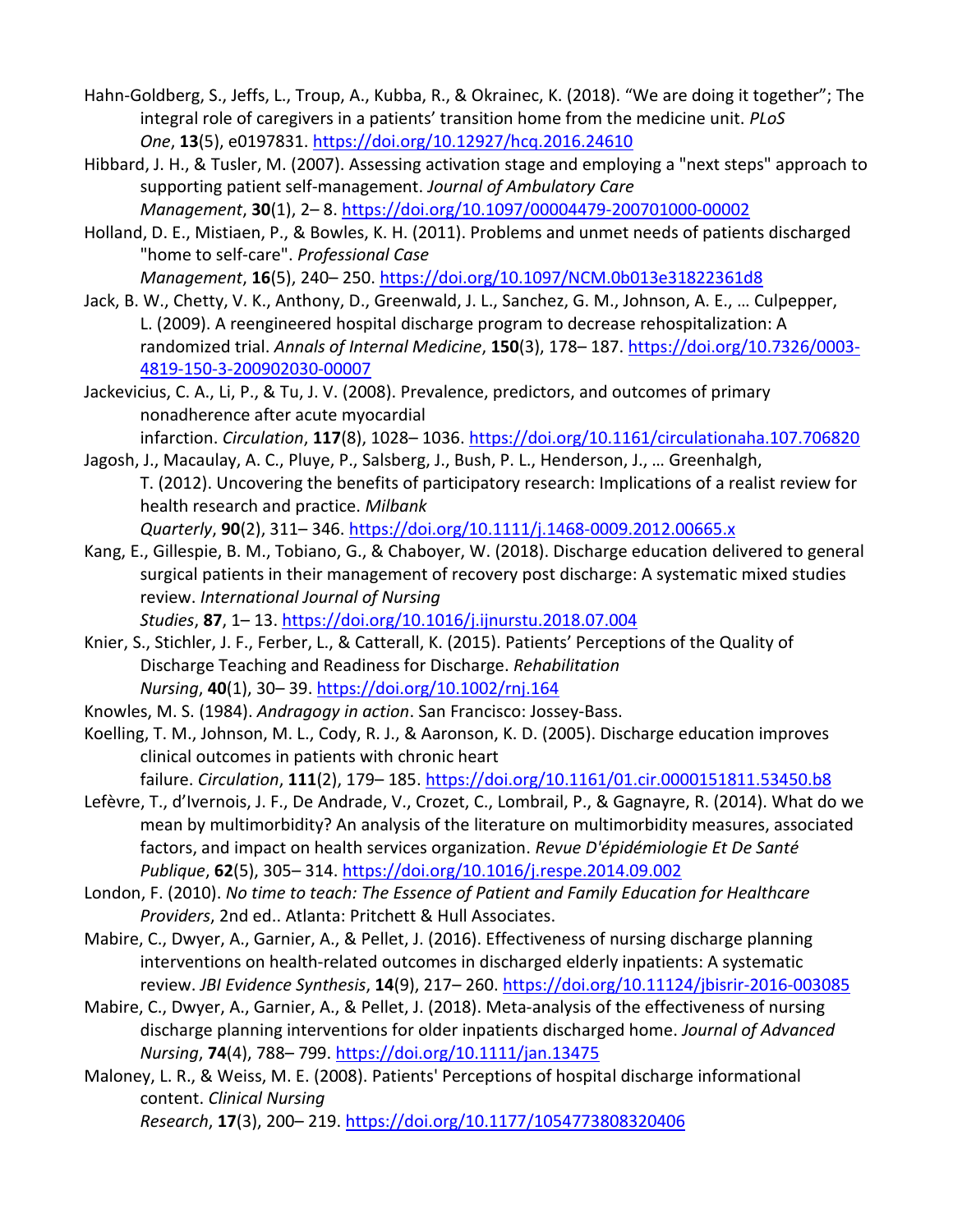Manzano, A. (2016). The craft of interviewing in realist evaluation. *Evaluation*, **22**(3), 342– 360. <https://doi.org/10.1177/1356389016638615>

- McBride, M., & Andrews, G. J. (2013). The transition from acute care to home: a review of issues in discharge teaching and a framework for better practice. *Canadian Journal of Cardiovascular Nursing*, **23**(3), 18– 24.
- Mistiaen, P., Francke, A. L., & Poot, E. (2007). Interventions aimed at reducing problems in adult patients discharged from hospital to home: a systematic meta‐review. *BMC Health Services Research*, **7**(47), [https://doi.org/10.1186/1472‐6963‐7‐47](https://doi.org/10.1186/1472-6963-7-47)
- Newby, L., Dobesh, P., & Ashen, D. (2011). Key strategies to maximize adherence to secondary prevention therapies for coronary artery disease. Retrieved from[,www.medscape.org/viewarticle/736196.](http://www.medscape.org/viewarticle/736196)
- Okrainec, K., Lau, D., Abrams, H. B., Hahn‐Goldberg, S., Brahmbhatt, R., Huynh, T., … Bell, C. M. (2017). Impact of patient‐centered discharge tools: A systematic review. *Journal of Hospital Medicine*, **12**(2), 110– 117. <https://doi.org/10.12788/jhm.2692>
- Pawson, R., Greenhalgh, T., Harvey, G., & Walshe, K. (2005). Realist review–a new method of systematic review designed for complex policy interventions. *Journal of Health Services Research and Policy*, **10**(Suppl 1), 21– 34. <https://doi.org/10.1258/1355819054308530>
- Pellet, J., Camponovo, A., Gunalingami, N., & Mabire, C. (2020). Problèmes et besoins des personnes âgées après une hospitalisation. La gazette médicale(2).
- Rothberg, M. B., Sivalingam, S. K., Ashraf, J., Visintainer, P., Joelson, J., Kleppel, R., … Schweiger, M. J. (2010). Patients' and cardiologists' perceptions of the benefits of percutaneous coronary intervention for stable coronary disease. *Annals of Internal Medicine*, **153**(5), 307– 313. https://d[oi.org/10.7326/0003‐4819‐153‐5‐201009070‐00005](https://doi.org/10.7326/0003-4819-153-5-201009070-00005)
- Saul, J. E., Willis, C. D., Bitz, J., & Best, A. (2013). A time‐responsive tool for informing policy making: Rapid realist review. *Implementation Science*, **8**(1), 103. [https://doi.org/10.1186/1748‐5908‐8‐](https://doi.org/10.1186/1748-5908-8-103) [103](https://doi.org/10.1186/1748-5908-8-103)
- Shearn, K., Allmark, P., Piercy, H., & Hirst, J. (2017). Building realist program theory for large complex and messy interventions. *International Journal of Qualitative Methods*, **16**(1), 1– 11. <https://doi.org/10.1177/1609406917741796>

Shepperd, S., Lannin, N. A., Clemson, L. M., McCluskey, A., Cameron, I. D., & Barras, S. L. (2013). Discharge planning from hospital to home. Cochrane Database of Systematic Reviews(1). doi:10.1002/14651858.CD000313.pub4.

Shippee, N. D., Shah, N. D., May, C. R., Mair, F. S., & Montori, V. M. (2012). Cumulative complexity: A functional, patient‐centered model of patient complexity can improve research and practice. *Journal of Clinical* 

*Epidemiology*, **65**(10), 1041– 1051. <https://doi.org/10.1016/j.jclinepi.2012.05.005>

- Weiss, M. E., Bobay, K. L., Bahr, S. J., Costa, L., Hughes, R. G., & Holland, D. E. (2015). A model for hospital discharge preparation: from case management to care transition. *Journal of Nursing Administration*, **45**(12), 606– 614. <https://doi.org/10.1097/nna.0000000000000273>
- Weiss, M. E., Piacentine, L. B., Lokken, L., Ancona, J., Archer, J., Gresser, S., ... Vega-stromberg, T. (2007). Perceived readiness for hospital discharge in adult medical‐surgical patients. *Clinical Nurse Specialist*, **21**(1), 31– 42. [https://doi.org/10.1097/00002800‐200701000‐00008](https://doi.org/10.1097/00002800-200701000-00008)
- Westhorp, G., & Manzano, A. (2017). Realist evaluation interviewing A 'Starter Set' of Questions. Retrieved

from: [http://www.ramesesproject.org/media/RAMESES\\_II\\_Realist\\_interviewing\\_starter\\_questi](http://www.ramesesproject.org/media/RAMESES_II_Realist_interviewing_starter_questions.pdf) [ons.pdf](http://www.ramesesproject.org/media/RAMESES_II_Realist_interviewing_starter_questions.pdf)